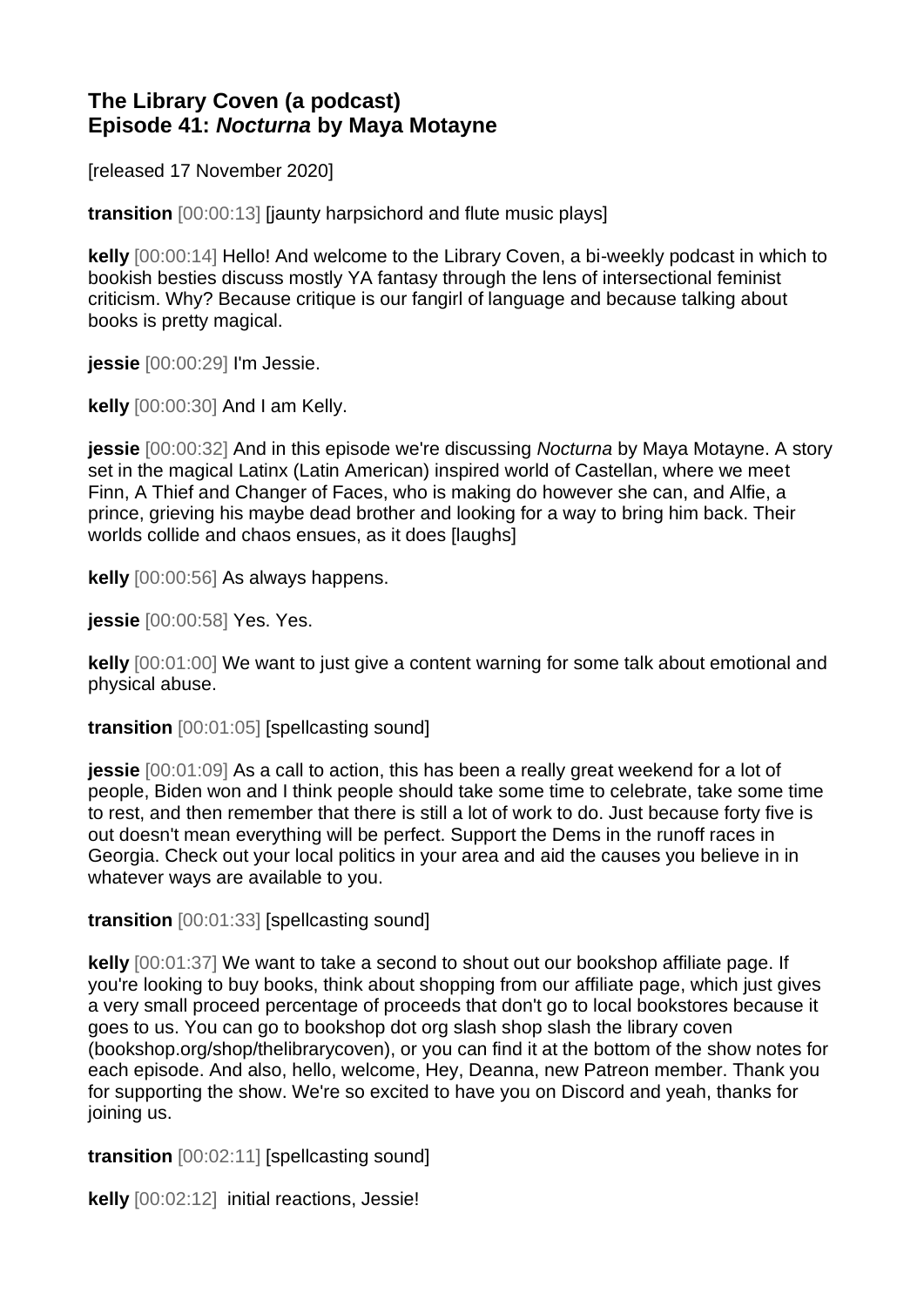**jessie**  $[00:02:16]$  This book really stuck out to me to start with because of the cover. It's absolutely gorgeous. I don't have a physical copy of the book. I have the e-book. But still, like, I just love the cover. I didn't have many expectations at the outset, which I think can be a really good thing because I absolutely loved this book. I think Finn and Alfie were great characters. I loved their banter. I really enjoyed spending time with them both together and apart. Lucca was funny and careing. Finn is such a smart ass and I want to be her friend. And I want to give Alfie a hug. And on top of all that, I really enjoyed the story. The stakes felt high throughout the entire story and it was super fast paced. What about you?

**kelly** [00:02:54] I was swept up in the story from the very beginning with the cover, like you said, which was the physical copy is like gilded and stuff. It's so beautiful. And then the world building...woo!... So good. It was just action packed from the beginning. Kept my interest the whole time. I loved the book, like you said, like I hadn't read any reviews or anything beforehand, which is not always the case with the books that we read for the podcast. Sometimes– I don't know how this one ended up on our TBR, but we just like picked it. And I'm so glad we did because I can't wait to read the rest of the series. I love the ships. I love the friendship. It's one of the most fascinating magical systems I've encountered in a long time with a lot of, like, new stuff. So, yeah, I'm stoked to talk about it.

**transition** [00:03:34] [jaunty string music plays]

**kelly** [00:03:38] Time to talk about world building in through the wardrobe.

**jessie** [00:03:41] We get a creation story at the beginning that explains where both people and magic come from in that kind of informs the rest of the story. I don't think we always get like these big creation, like how everything came to be. And a lot of the books we read, I would say Labyrinth Lost [by Zoraida Córdova] is another one where we get kind of like the story of the Deos and in Children of Vengeance and Virtue [by Tomi Adeyemi]. That's not the first one –Children of Blood and Bone [kelly laughs]. But those stories normally talk about like the creation of the gods and like how they got here. So it was really interesting to see that story also include like where human beings came from. So I really appreciated that. And I thought it was like a cool addition to the story, especially because it was given in the context of like this was Alphie and his brothers, like favorite story growing up. So I thought that was really cool.

**kelly** [00:04:25] I echo your sentiments completely! Taking in what you said. I really like how the– makes me think of how the book posits people in magic as connected, you know, not like separate entities.

**jessie** [00:04:38] Mhhmm.

**kelly** [00:04:38] I also really liked how it was like a bit of a history lesson in the world building. I think that was also like the creation story takes into account, like what actually happened with colonization and things like that.

**jessie** [00:04:50] Yeah, I assumed that you would like love this part because it's like almost like paratext, [both laugh] like it wasn't extra, but it was like in there [both laugh].

**transition** [00:04:57] [spellcasting sound]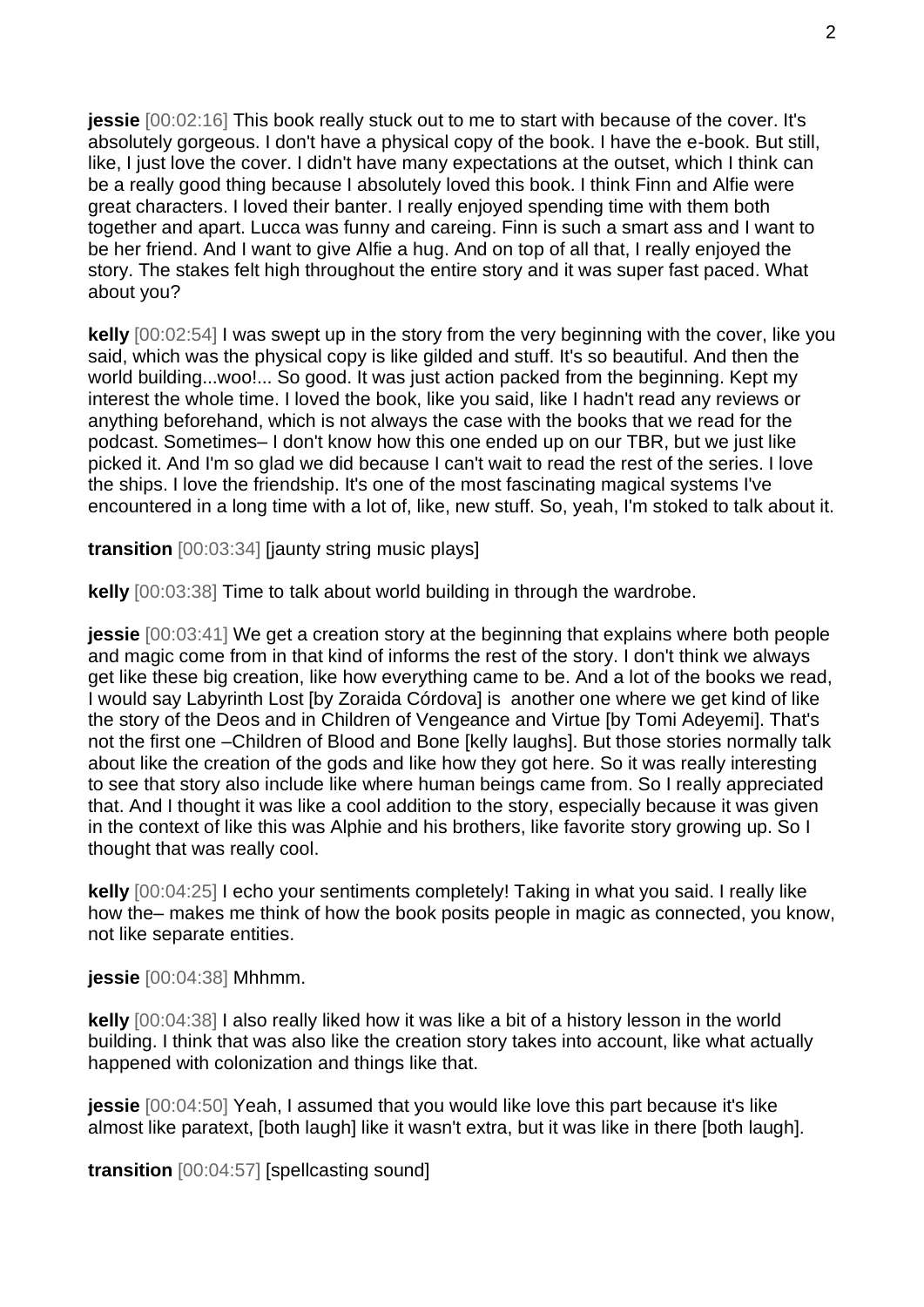**kelly** [00:05:02] We spend this novel in San Cristobal, which is a city in the continent of Castellan or the kingdom of Castalian and is a ringed city. So this kind of I mean, I was like visualizing Dante's Inferno and the Rings of Hell for some reason and how up higher it was just like Stepford Wives, rich people.

**jessie** [00:05:22] Well, I've never read Dante's Inferno, so I didn't even think of, like, the rings of Hell. So I like that. That's cool.

**transition** [00:05:30] [spellcasting sound]

**kelly** [00:05:33] We also have a world that's loosely inspired by irl continents. And at the same time has changed. Same goes for like history, um, and then fictionalized. What did you think about this?

**jessie** [00:05:45] I actually don't think I would have minded if the place names weren't so similar to real place names like Englass. And I'm like like England? [laughs] Or like so like for me, a little bit like that kind of pulls me out when it's too similar to what the real names of places are. But we're in this, like, fantasy world.

**kelly** [00:06:04] Yeah.

**jessie** [00:06:04] I don't really I would prefer to have had made up names, but I also understand that this book is written for younger people and they are going to know a lot less history and well, not all of them. Some of them will know a lot less history than I do. So like, I understand why you might want to make those names, like, a little more concrete in the real world. But as an adult, I'm kind of like, oh, could we have picked, like, a different name? [chuckles].

**transition** [00:06:26] [spellcasting sound]

**kelly** [00:06:30] Again, there's a cool map. I especially like the animal details. There's like an iguana and a possum and a Jaguar. I love the little cartoons and everything that they draw. I love maps. We should post more maps. I keep forgetting to take pictures of maps.

**jessie** [00:06:44] Yeah, I do so many ebooks that it's really hard to like, but pictures of the maps are good, but like they're just not.

**kelly** [00:06:49] All right. I'll get on the maps.

**jessie** [00:06:51] You take some pictures of maps.

**kelly** [00:06:52] I'll get on that.

**jessie** [00:06:52] I will post them. [laughs]

**kelly** [00:06:53] And then I also am really hoping that we travel to the other places and with the characters in the next book.

**jessie** [00:06:59] Mmhmm, I don't know that we will because I actually think I read... the next book is called Oculta and I think they're back in this in like San Cristobal. So I don't know if we will travel to new places, but I am excited to read the next book because I just loved all the characters so much.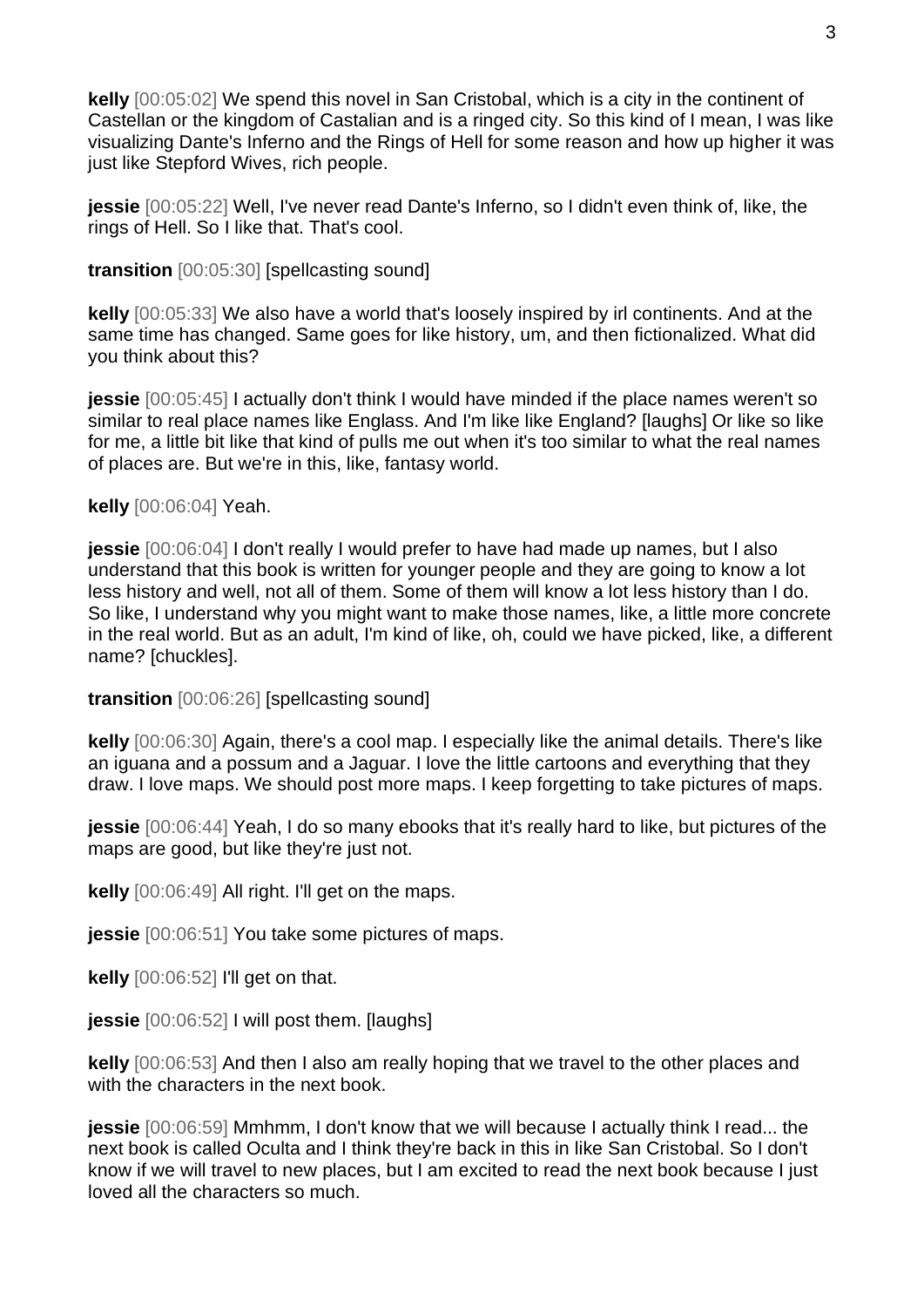**kelly** [00:07:17] Yes. Do we know when the next book comes out?

**jessie** [00:07:19] It might already be out. Here, let me just do a quick little look see,.

**kelly** [00:07:23] click click click clickety click.

**jessie** [00:07:25] Um, let's see. Well, it only has 19 reviews, so I'm quessing it's not out yet. Oh, December 15, so it's pretty soon, um, I think in this one, Fynn. Oh, it does look like it starts out with traveling and then she has to go back to Castellan. Maybe I think she becomes like in charge of like a gang of–

**kelly** [00:07:49] Nice. nice. Like Kaz!

**jessie** [00:07:52] Yeah, exactly. So I'm excited to see how that turns out. And plus, I love Finn she's great.

**kelly** [00:07:57] Yeah, she is awesome.

**jessie** [00:07:59] Mm hmm.

**transition** [00:07:59] [spellcasting sound]

**kelly** [00:08:03] Another big part of the world building, I thought, besides like the city and stuff with one of the main scenes is in the magical prison, the Clocktower. So I wasn't really sure where to discuss this, but,.

**jessie** [00:08:16] Yeah, I guess through the wardrobe makes sense. The prison was a weird place.

**kelly** [00:08:22] It was very just like latently torture-y. It reminded me of, like, the minute that I that I wrote like prison break exclamation point in the like on the side of my notes. And then I started thinking about, um, was it An Ember in the Ashes [by Sabaa Tahir] or was it the next one?

**jessie** [00:08:42] The second one? A Torch Against the Night,.

**kelly** [00:08:45] Yeah, where they had the prison break.

**jessie** [00:08:47] Mm hmm. I think so, yeah. It kind of reminded me of the prison, like, um. In, A Court of Mist and Fury [by Sarah J Maas], where the prison is a place that people are going to stay forever and it didn't seem like people got out and it's like more punishment than like rehabilitative. So that's what I was thinking, like with the clock tower and like the past, like they can hear the passage of time and that kind of like is meant to be a form of torture for the people in the prison.

**kelly** [00:09:17] Right. And then they also had a moat of boiling water [jessie chuckles].

**jessie** [00:09:23] Yes.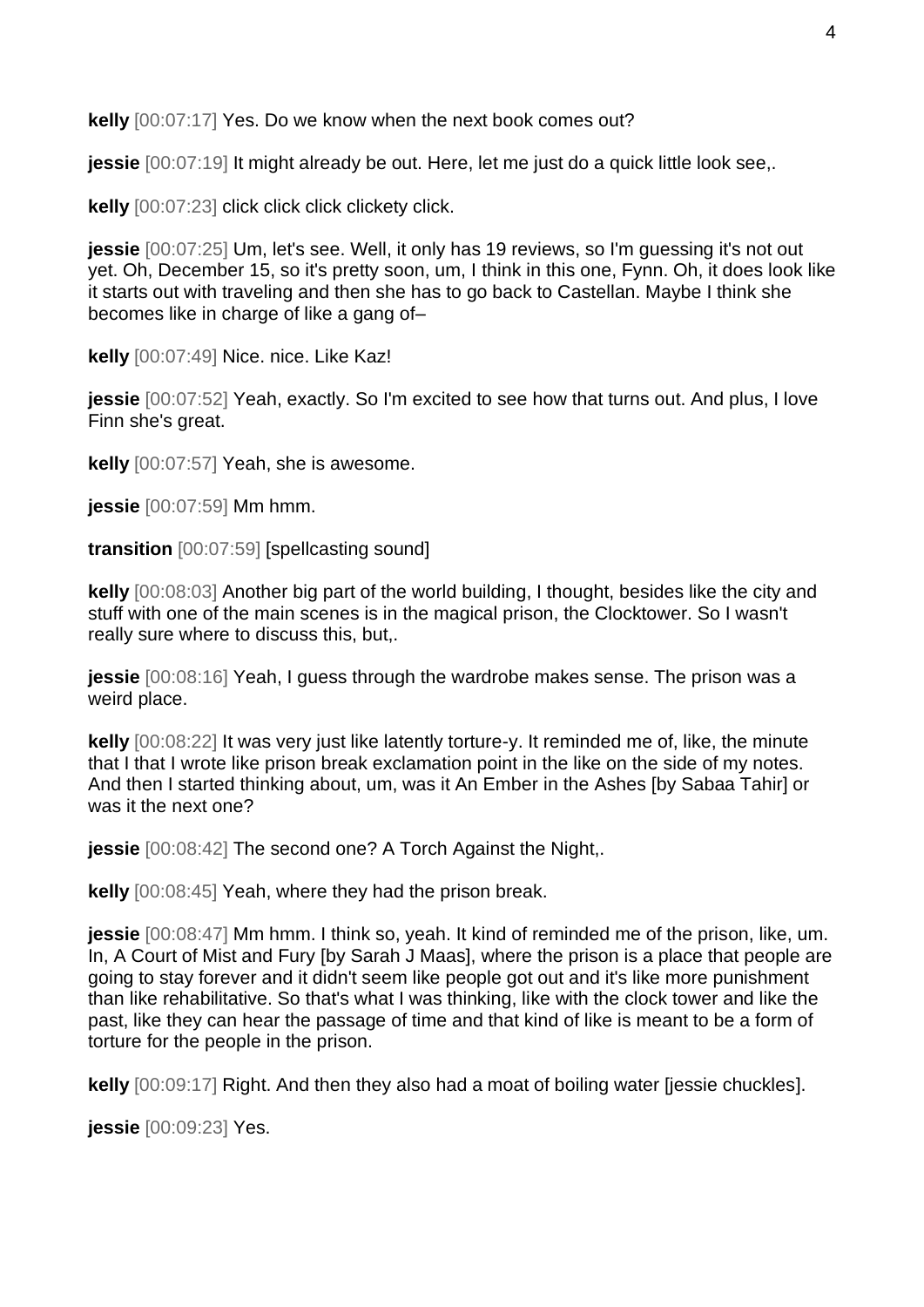**kelly** [00:09:23] That was Interesting. Reminded me of this comic that I saw. It's like a. Wizard or something on a therapist's couch or a king or something on a therapist couch. It is like the most keeps our enemies. Yes, but it also keeps our friends. [both laugh]

**jessie** [00:09:42] Well, anyway, I'm not commenting on that. [laughs ]Maybe we all need little motes of boiling water around us now to keep us away from other people.

**transition** [00:09:50] [jaunty string music plays]

**jessie & kelly** [00:09:57] Wands out!

**jessie** [00:09:58] Let's discuss all things magic. As much as I love this book, I feel like I don't have a firm grasp on the magical system. Am I right in saying they have elemental magic? Like Finn can control stones and Alfie can control water. But then some people also have proprio, which is like a special kind of magic. So Alfie can see and mimic other people's magic and can travel through space and Finn can change your face. And then Dueños are like extra magical. I was a little confused.

**kelly** [00:10:28] So let's go [singing] \*pasito a pasito, suave suavecito\* anyway, sorry, I just started singing "Despacito" I can't, I can't not! So good.

**jessie** [00:10:36] I don't know that song. So that's fine.

**kelly** [00:10:38] Well now it will be in the show notes because of this recording. [laughs] So yes, there is elemental magic, kind of like Avatar, The Last Airbender style. You got fire, you've got water, you've got Earth. And then I don't know air... No there, there were wind people. I remember that. So, yes, you have elemental magic. I'm not sure if everyone has it or if there's like some non-magical folks. I don't know. Did you catch on to that?

**jessie** [00:11:02] No, I wasn't sure. I think it was, like, confusing to me because, like, some people seem to, like, be able to control. Like maybe everyone has some kind of magic where they can control, like elements. And it seemed like Finn kept talking about, uh, what does she call it, table magic or like desk magic is what Alfie has, because he can do other things. But she also she has like a propio. And I didn't understand, like, does everyone have that or have the ability to have that?

**kelly** [00:11:26] I don't think–.

**jessie** [00:11:26] like when does that come on. You know?

**kelly** [00:11:28] Yeah, yeah. I, I just kept like, picking up little tidbits along the way, but I'm like I don't think I understand it all the way. I know the proprio in Spanish. Do you know what it means?

**jessie** [00:11:38] nuhuh [no].

**kelly** [00:11:38] It means it's like one's own.

**jessie** [00:11:40] Oh OK. So like property.

**kelly** [00:11:42] Like "mi propia casa" is like that's my own, my own house or whatever. So that is like an individual kind of magic. And it seems like from what they talked about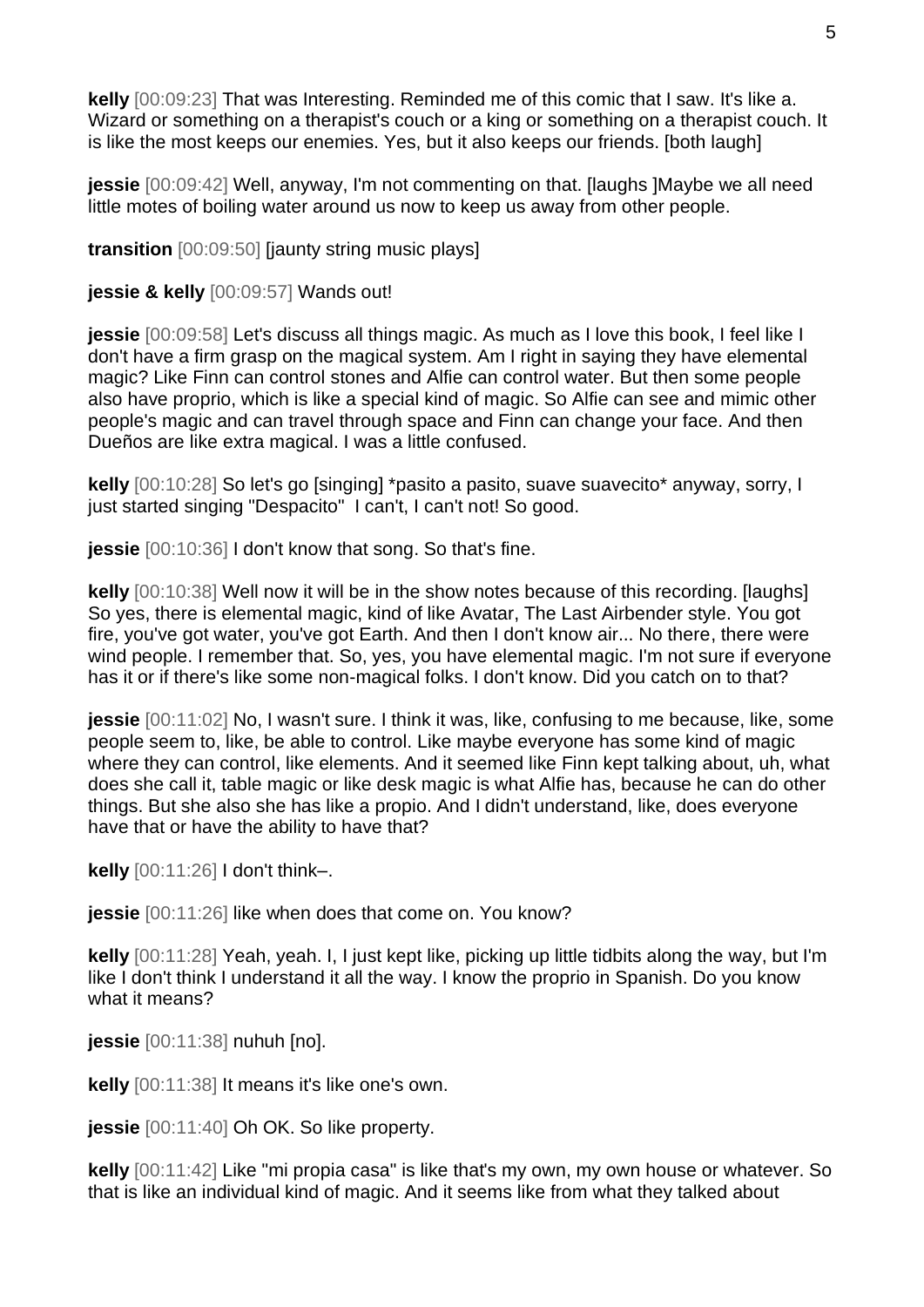Xiomara and Fynn and Alfie, that all of them got their propios specifically like traumatic times in their young lives.

**jessie** [00:12:04] Mmhhmm. But we also know that, like, Alfie's brother got his when he first held Alfie.

**kelly** [00:12:09] Right.

**jessie** [00:12:10] So, yeah, it was just like a little confusing to me like whether–

**kelly** [00:12:12] like big formative moments. And they can be good or bad or whatever or neither. And then that's when a propio emerges. And then the if you have a propio your shadow like is a tell for having a propio?

**jessie** [00:12:25] I didn't know if that shadow was for everyone or if it was only for some people. [laughs].

**kelly** [00:12:30] Only for some people. only if you have a proprio I think does your shadow move.

**jessie** [00:12:34] OK.

**kelly** [00:12:35] Well I mean your shadow moves because you – anyway. Sorry [laughs].

**jessie** [00:12:38] But moves independently of your body moving.

**kelly** [00:12:41] Exactly. Exactly. And then the Dueños are these...they seemed like Maesters from Game of Thrones or whatever, you know, they're just like old people with the institutional clout and knowledge.

**jessie** [00:12:57] Yeah, I thought of them as like priests, kind of because they came to do like last rites for the dead. But like priests in a world where they're like that, just no more magic than other people.

**kelly** [00:13:08] Well, that makes sense that like knowledge and I mean like religious orders and nobility used to be the only people who knew how to read or anything like that.

**jessie** [00:13:15] Yeah.

**kelly** [00:13:16] I mean, I think that makes sense, you know, that the exclusion of power from the other people, which is the point you brought up, like Finn's point about desk magic and so does this other kind of magic. What you like is like the spells that you can say and do, but you have to, like, study how to do that. And I think that's what Finn was referring to.

**jessie** [00:13:32] Yeah, I think so. And then, like, Alfie maybe isn't as good with his– or most nobles aren't very good with their like elemental magic because like that's not what they study. So all in all, I really like the magical system because like there is a lot going on. And obviously, like, I'm just like, well, to suspend disbelief, it works somehow. It's magic. But at the same time, I was like, you know, like I kind of wanted to know more about, like, how it actually worked. But we also didn't get like a big, huge info dump up other than like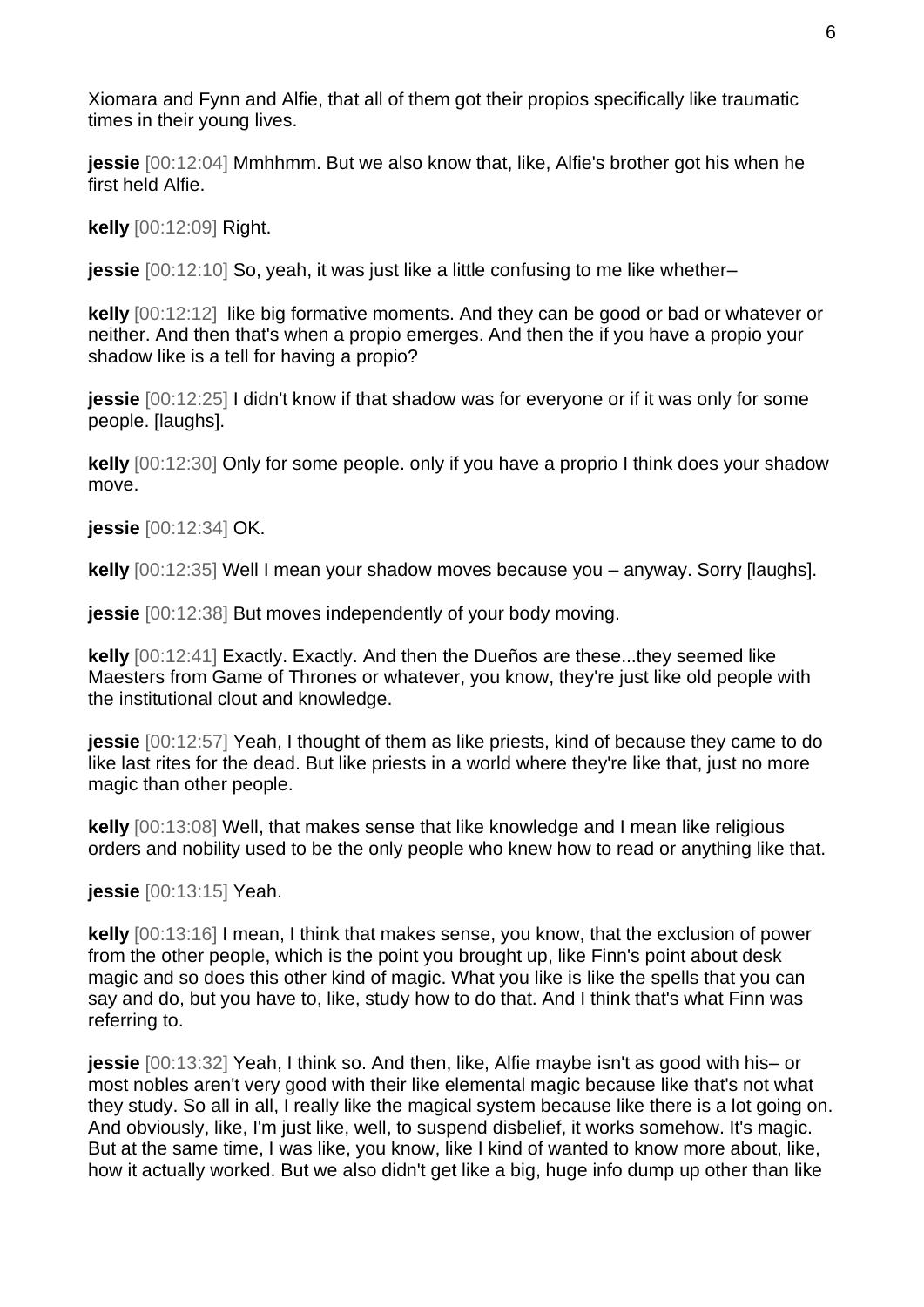the creation story at the beginning, which I kind of appreciated. I just like was wondering more about, like, how this magical system worked. And it was kind of confusing to me.

**kelly** [00:14:09] And I think maybe like, you know, those little Paloma insets when it would be in Alfie's point of view and they'd be like in italics or whatever, and he would be remembering something his teacher said, like, it seems like those were moments that was trying to explain the magical system. But I agree with you that it is still a little bit confusing.

**jessie** [00:14:25] Yeah, I think I just wanted more, which is but it's also I understand why maybe we did it to kind of avoid both. FYNN Like everyone in the world already knows how the magic works. So it might be kind of hard to bring in a way to tell us how it works without being weird.

**kelly** [00:14:40] Yeah. And I think that's like what the point of introducing like we'll have new characters coming in in the second book. So I think that usually helps, you know, then the reader can also encounter that information.

**jessie** [00:14:51] For sure.

**transition** [00:14:51] [spellcasting sound]

**jessie** [00:14:54] All I could think was like Pandora's box with the magic coming out, [kelly laughs] like be released. I don't know what like as soon as I started to throw it down, like Pandora's box [laughs]

**kelly** [00:15:03] Totally like this idea of it's uncontrollable. Once you unleash it, it's like unstoppable.

**jessie** [00:15:08] Yeah. And I'm like, "oh, gosh, don't open the thing, you know, like and there's like going to be bad!".

**kelly** [00:15:13] Quite literally. So many red flags. Alfie.

**jessie** [00:15:15] Yeah. Yeah. And then shadows can show people's emotions, which really reminded me of Peter Pan and his shadow, like he's always worried about it, like leaving him or whatever he was like. So it. Yeah. Like Wendy sews back on for him because he thinks he can like rub it on with soap. [both laugh]

**jessie** [00:15:31] So I really love Peter Pan as a kid growing up and as an adult. I just love Peter Pan. It's one of my favorite stories so that just like immediately came to mind.

**kelly** [00:15:40] Totally Totally.

**transition** [00:15:41] [spellcasting sound]

**jessie** [00:15:44] Blood magic is just always evil and everything that we ever read and watch. And I just don't know what that is about, I guess, because it's like, ah, the source of our life or something, and you shouldn't let it go or give it to other people. But I would like to see a book where like there like blood magic. Yeah, that's fine. [laughs]

**kelly** [00:16:04] Well maybe you gotta write that book. Who knows?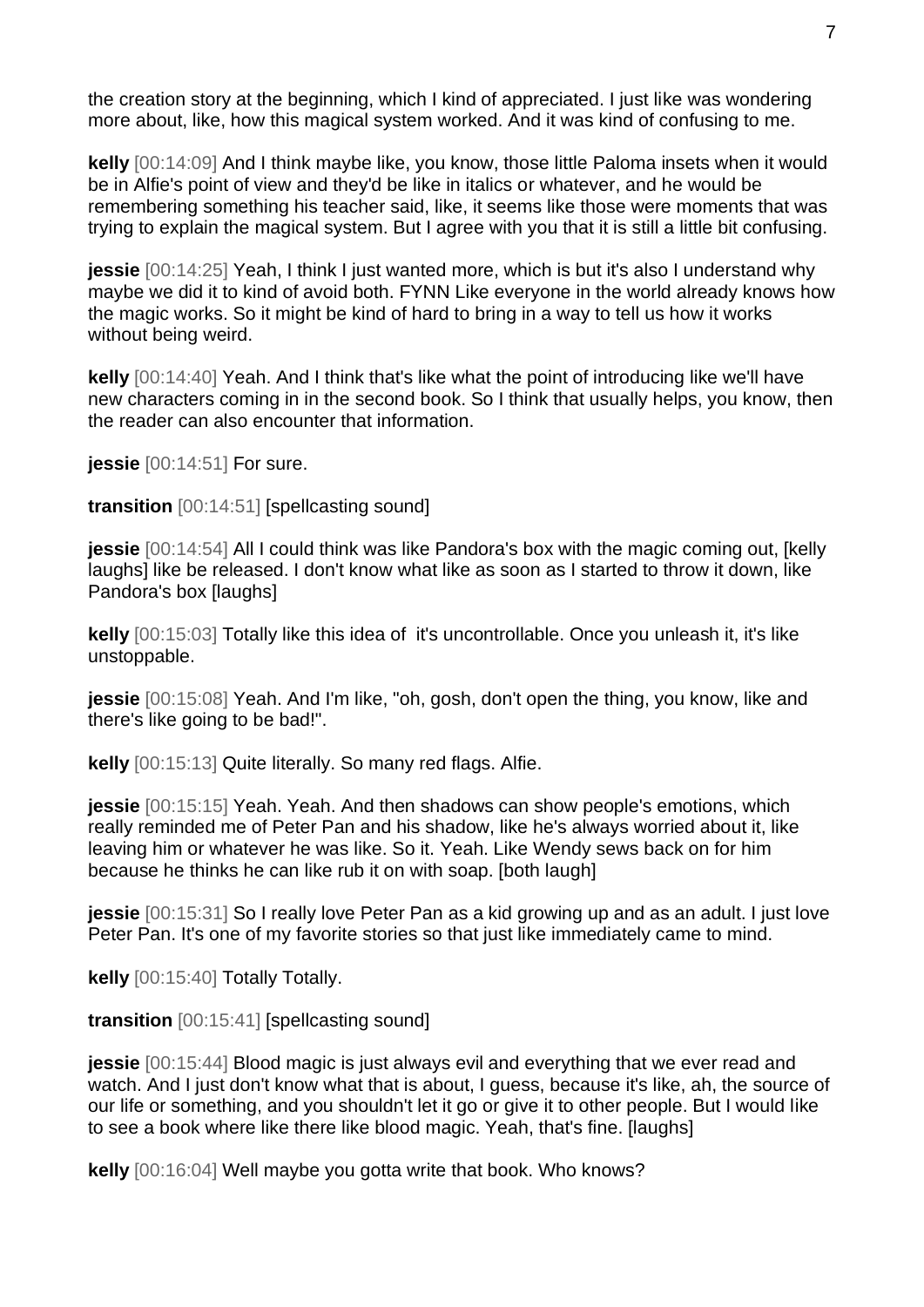**jessie** [00:16:06] Yeah. I'm going to get kicked out of like YA fandom or whatever because we're gonna be like black magic's bad.[laughs] Maybe I should do some more research into blood magic. I'm sure it does exist. But yeah, it's always just seen as bad, maybe because there's like a self harm element to doing that. You know? I don't know. I just wanted to point out that every book, it's like blood magic, so much blood magic. And it's always like you're going to kill everyone if you do this bad thing with your blood.

**transition** [00:16:32] [spellcasting sound]

**kelly** [00:16:35] There's also lots of magical items. They proliferate in this book. There's an invisibility cloak, which I thought was cool. I liked that element, the little parchment that sends messages that just kept reminding me of the Rhysand-Feyre note passing seasons. Also God statue questionmark? That's like dispersed into pieces. But also is that maybe like not a problem anymore?

**jessie** [00:17:00] What do you mean?

**kelly** [00:17:01] I don't know because like they threw it into the void.

**jessie** [00:17:03] Oh yeah. I think, I think that storyline is like that. I don't think that we're going to need to worry about that much anymore. And did Xiomara die at the end?

**kelly** [00:17:12] Yeah. She threw herself into her own void.

**jessie** [00:17:14] OK. Oh, yes, yes, yes.

**kelly** [00:17:15] Well, she also dying so.

**jessie** [00:17:17] Right. So, like, I don't think, you know, I can't remember what Alfie's brother's name is,.

**kelly** [00:17:23] Demsen.

**jessie** [00:17:23] oh OK. OK, I don't think they're going to be able to get him back.

**kelly** [00:17:27] No, it sounded like Alfie was saying goodbye when he threw the little dragon trinket and stuff and like accepting this was like a big hurdle for his character.

**jessie** [00:17:35] Yeah. Which either means that his brother will come back and Alfie will be like overjoyed or he's really dead. So I don't I'm not going to get my hopes up that–

**kelly** [00:17:45] or his brother comes back from the void having been changed into something like bad person TM.

**jessie** [00:17:50] Yeah, yeah.

**kelly** [00:17:50] And then yeah, for sure. It's a large fight.

**jessie** [00:17:54] Yes. And then he'll have to like kill his brother or something and then it'll be real bad. [both laugh].

**transition** [00:17:58] [spellcasting sound]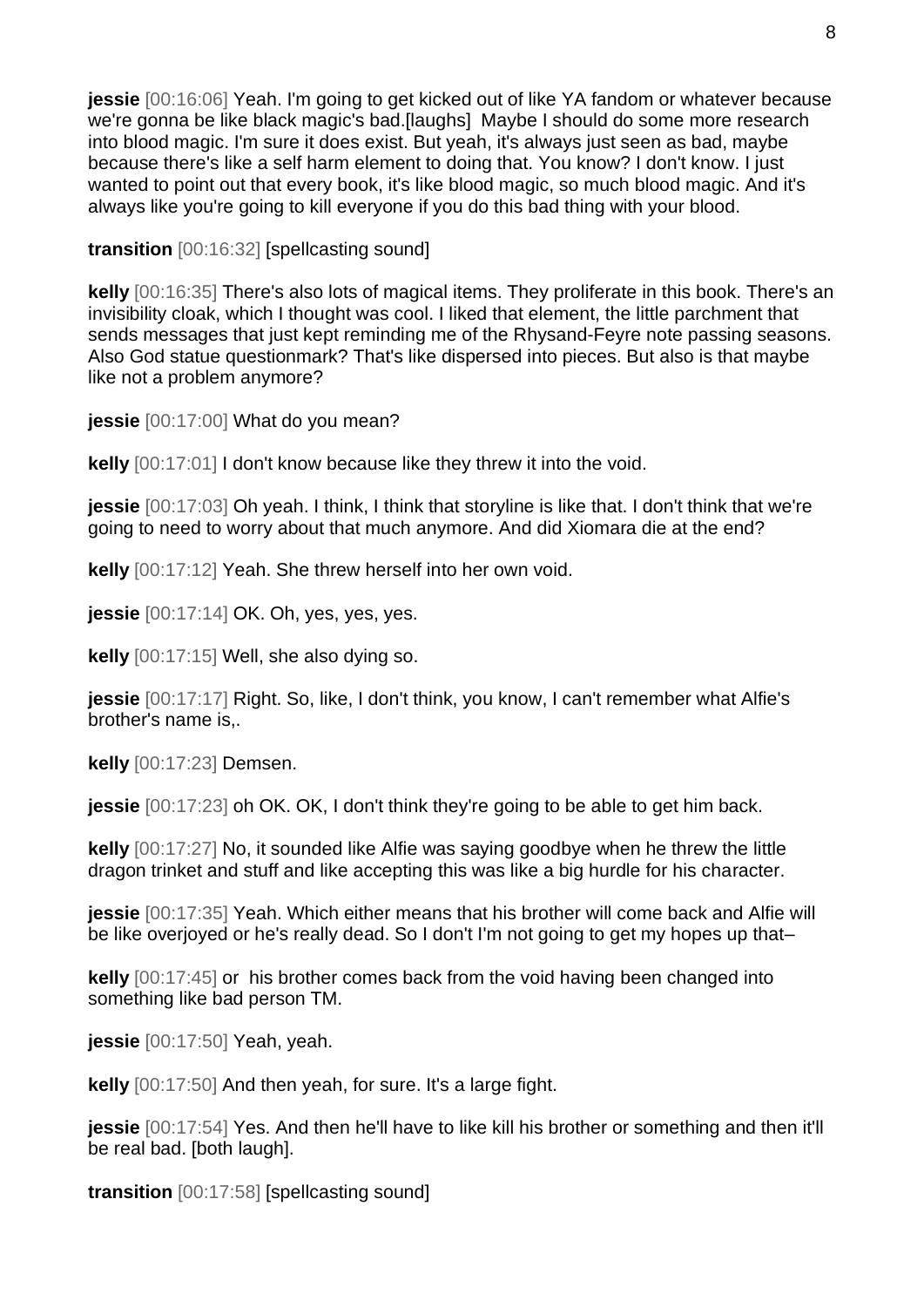**kelly** [00:18:01] There's also contracts with magical forces. Friends, you've got to be careful when you're making these contracts–.

**jessie** [00:18:07] Or don't do it.

**kelly** [00:18:07] –examine from all angles.

**jessie** [00:18:10] Ugh, yeah, I feel like you need to be like some kind of genius to be able to make these contracts because you're just asking for like they're going to out think they've been around for so long. They have they can think through all the possibilities way faster than our little human brains. [both chuckle].

**jessie & kelly** [00:18:29] Wands away!

**transition** [00:18:29] [jaunty string music plays]

**kelly** [00:18:34] Now we're going to talk about conflict villains and good and evil and other things in our segment, get me Kylo Ren!

**jessie** [00:18:41] Ignacio, because it's like always the dads.

**kelly** [00:18:44] The fuckin dads.

**jessie** [00:18:45] Just the worst, this character is odd, I think, as like a dad, like a father figure character, because he's like kind of he has murdered Finn's parents so that he can have her. So he's like kind of like her adopted dad, but he's still just like, terrible.

**kelly** [00:19:05] Mmhhmm.

**jessie** [00:19:07] And she's like worked really hard to get away from him. And of course, like, he finds her and like, you know, it's very bad.

**kelly** [00:19:13] He's definitely like the abusive, possessive, controlling, manipulative, gaslighting stalker subform person.

**jessie** [00:19:22] And we see, like, he like wants her to be a bad person. Like, that's kind of his goal is for her to be as bad as he is, but also for him to like have her as if she's like a trinket instead of a person.

**kelly** [00:19:35] Mm hmm. People as a means and not ends in themselves. I thought that the passage, the passage, passages.[all with strong "a" midwestern US accent] Oh, my God. [laughs] Where like from Finn's point of view that were. Describing what happened to her when Ignacio when she is an Ignacio's presence and what her history with him, I thought those were some of the most terrifying passages that I'd read in a while. I thought that was, I don't know, super evocative of the kinds of emotions that a person like a survivor of that sort of abuse would be feeling. And so I thought that that was very powerful to have as one of the points of view that you're getting in the novel.

**jessie** [00:20:16] Yeah, I think especially as a young person, because Finn didn't have a lot of options, you know? Like this person has taken her in after like she doesn't realize that her like he Ignacio had murdered her parents. We see her learn that. But like, she's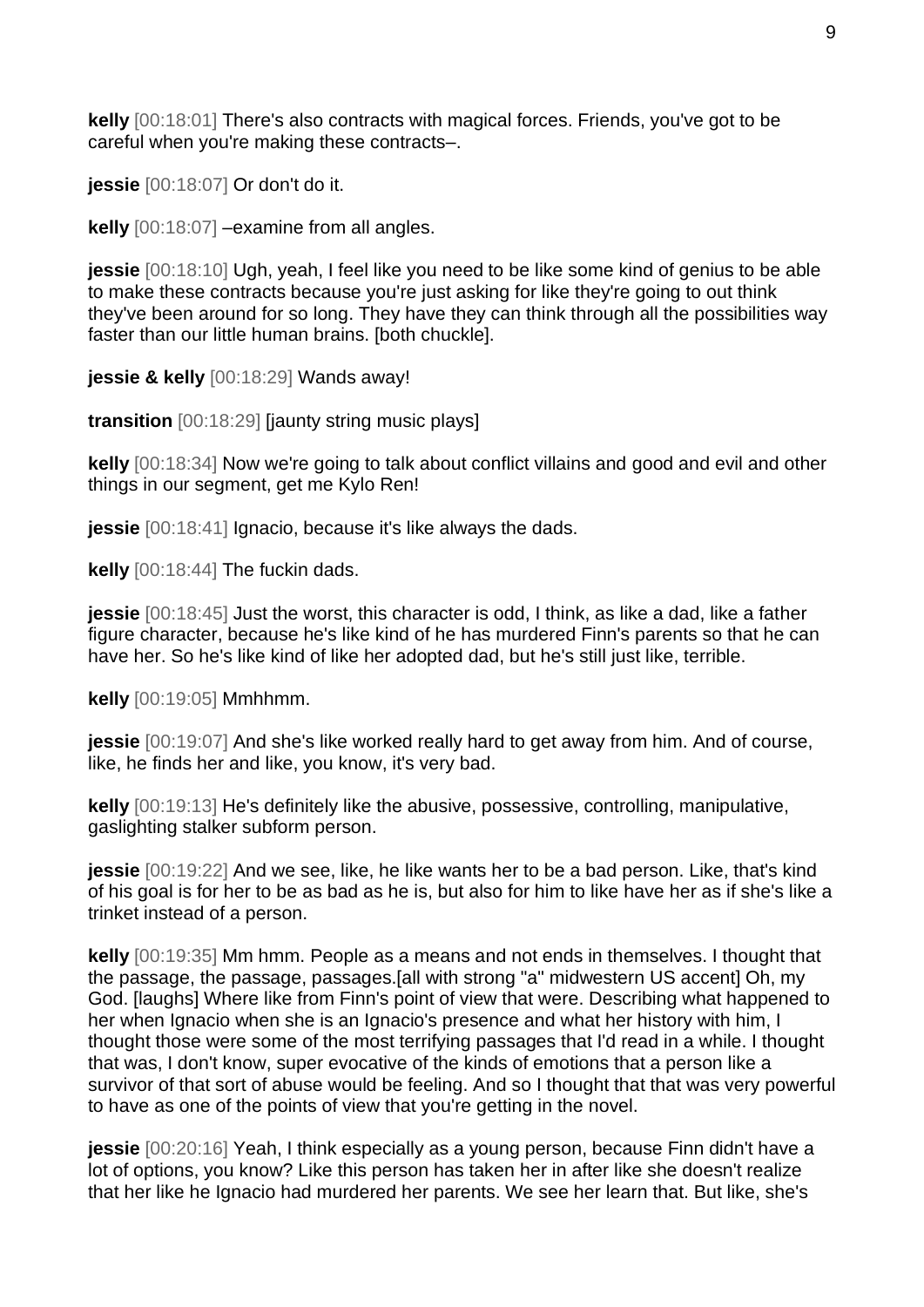kind of like run away and like to see him come up out of nowhere kind of when you're not expecting it. Yeah, I think those scenes were really well done. And yeah, I just think the author did a good job with this.

**kelly** [00:20:45] And at the same time, I think that it could have merited a content warning at the beginning of the book.

**jessie** [00:20:49] Yeah, there was this book was a lot more violent than some of the other books we've read. Obviously I didn't mind, but for a young person, you might kind of like want that at the beginning just so like so that they know what they're getting into if they don't want to read that. because it wasn't just the abuse, but like we see flashbacks of Finn, like murdering people as a child, like of Ignacio, forcing her to do that. Because that's like kind of his magic is that he can force people to do something once he learns their, like, darkest secret or whatever.

**kelly** [00:21:19] Which I think segues into another one of the big villains, quote unquote, of the story is this like impulse to control others, which manifests in Ignacio's propio, as you just explained. He's like this puppet master and then they're like in a traveling circus, too. So I thought that this, like all really fit well together. And then and also, like the people who are turned into basically magical zombies who are in fact, when they're infected by zombies, magic like the the magic wants– is hungry and just wants to control and expand its control. Yeah, and then so this is like the evil or dark or Englassen magic. I thought it was really well done on the author's part, how it takes on a protagonist role and like the magical force itself as a character. you can just tell that it wants things. Like it itself has motivations.

**jessie** [00:22:05] It wants things in there for like they have the right to take them [chuckles]

**kelly** [00:22:09] Right? Yeah. And so that's like the ethos of this type of power. All of this is also going– reminds me of, you know, what you're saying about Ignacio's proprio and he needs to learn their darkest secret and to control people is the like this? It's essentially shame. He is a shame to control people. And so they you know, I think that I am bad. And this then influences the schemas we have in place and the stories we tell about ourselves. And I tell the book did an amazing job of like surfacing those things in the exposition. And then also this made me think like we've got to go head up Brené Brown's greatest hits about shame and vulnerability and shit like that, it's he's got a lot of wisdom.

**jessie**  $[00:22:52]$  I also really like this this element of Ignacio's magic that he uses like shame to control people like their secret, which equals their shame to control them. Because I do think that's also like what abusers do in real life. Like they make you feel bad about a particular thing and they use that to control you. Or they do learn your secrets in real life and they use that to control you. So I also think that even without there being a magical element like he has, like this control over Finn and that he has like turned her in this bad person who wanted his love so much that, like, she she did things that she maybe wouldn't have done. And I do think that kind of like really shows from like the story's perspective, like how people can get into these, like, um, like abusive kind of relationships and kind of stay in them because, like, the person knows something about you and you think like you're dirty or whatever, and that's why you can't be with someone else or, you know, especially in a parent parental situation like you think like, "well, they have to love me." And she feels like Ignacio has, like, "chosen" her because he's like an adoptive parent. And so he's kind of like holding that over her. So I think the author did a really good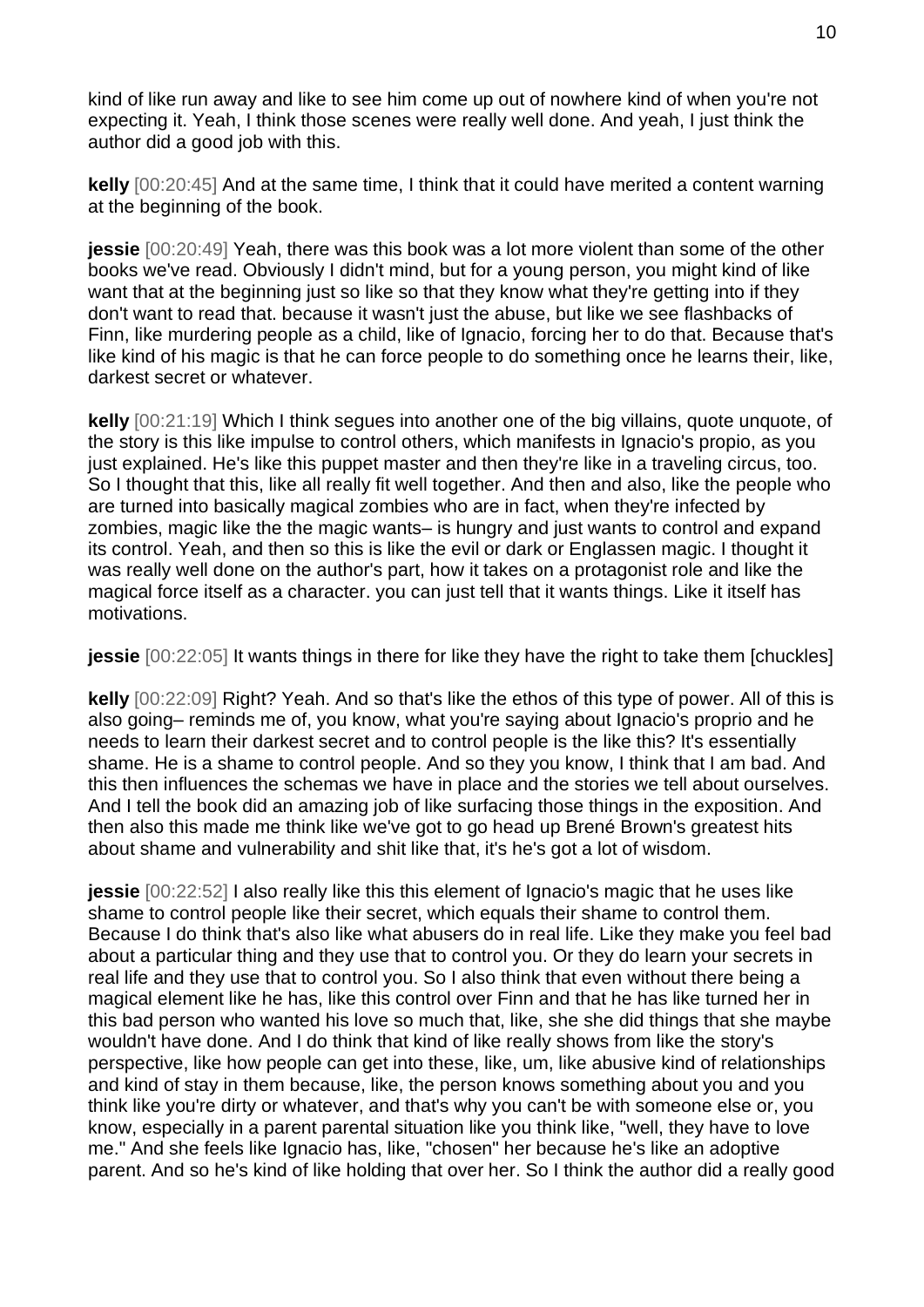job of, like, moving that into magic instead of just like instead of our real world and like making those two things like connect really well.

**kelly** [00:24:06] Yeah. And just making it so relatable to you, describing how the the cycles of abuse get perpetuated. And it shows it on a physiological level, like what happens when you're, you know, triggered by something. And then what also happens on the stories you tell about ourselves level, how we talk to ourselves and then also how it influences our other relationships. And what I think is like the really cool part about this book, because it shows Finn being like, "nah, fuck that. Like I got– there's another way." And that part is being vulnerable in that part is like actually reaching out for community and for support and letting yourself be seen.

**jessie** [00:24:42] Yeah, it was really well done. I really appreciated that.

**transition** [00:24:45] [jaunty string music plays]

**jessie** [00:24:50] Onward, magical friends! Just as one does not simply walk into Mordor, one does not simply read fantasy without talking about representations of race, class, gender and ability. This is our segment about power and bodies and how they relate. Let's start with race.

**kelly** [00:25:05] I didn't notice too much about skin color in this novel. Do you remember how the characters were– was-y their skin color is described at all?

**jessie** [00:25:12] I don't really remember. Like, it didn't stand out to me, which probably means they weren't described. I could be wrong. I did switch back and forth between like the ebook and the audio books. So sometimes if I'm like doing something while I'm listening, I might miss, like, snippets, obviously. But yeah, I don't remember any descriptions of that except for like eye color.

**kelly** [00:25:33] There was eye and hair color, I remember, and like body compositions. But it also didn't seem like that it was doing it in an like an erasure-y way.

**jessie**  $[00:25:42]$  No, just like maybe like they live in the place where there is not much distinction between people, in which case you probably like if a book's taking place in like Sweden. I kind of have an idea of what everyone looks like and wouldn't make assumptions otherwise, you know? [laughs]

**kelly** [00:25:59] And I think it's like a little bit tricky because it's this quasi fantasy place that's semi inspired by like even the continent shapes look a little bit like a real continent shapes, you know, so is it I think this could then play on readers perceptions of what racial makeup is like, you know, so I just want to, like, put that out there.

**jessie** [00:26:20] Mm hmm.

**kelly** [00:26:21] On that note, we also, I think, some more about ethnic and cultural differences and also like the impact colonization had on those. Lots to say about coloniality. But we'll get to that in a sec.

**jessie** [00:26:31] Yeah, it's also kind of difficult because Fynn can change the way she looks. And I know at the end she does show Alfie what like the face she was born with. So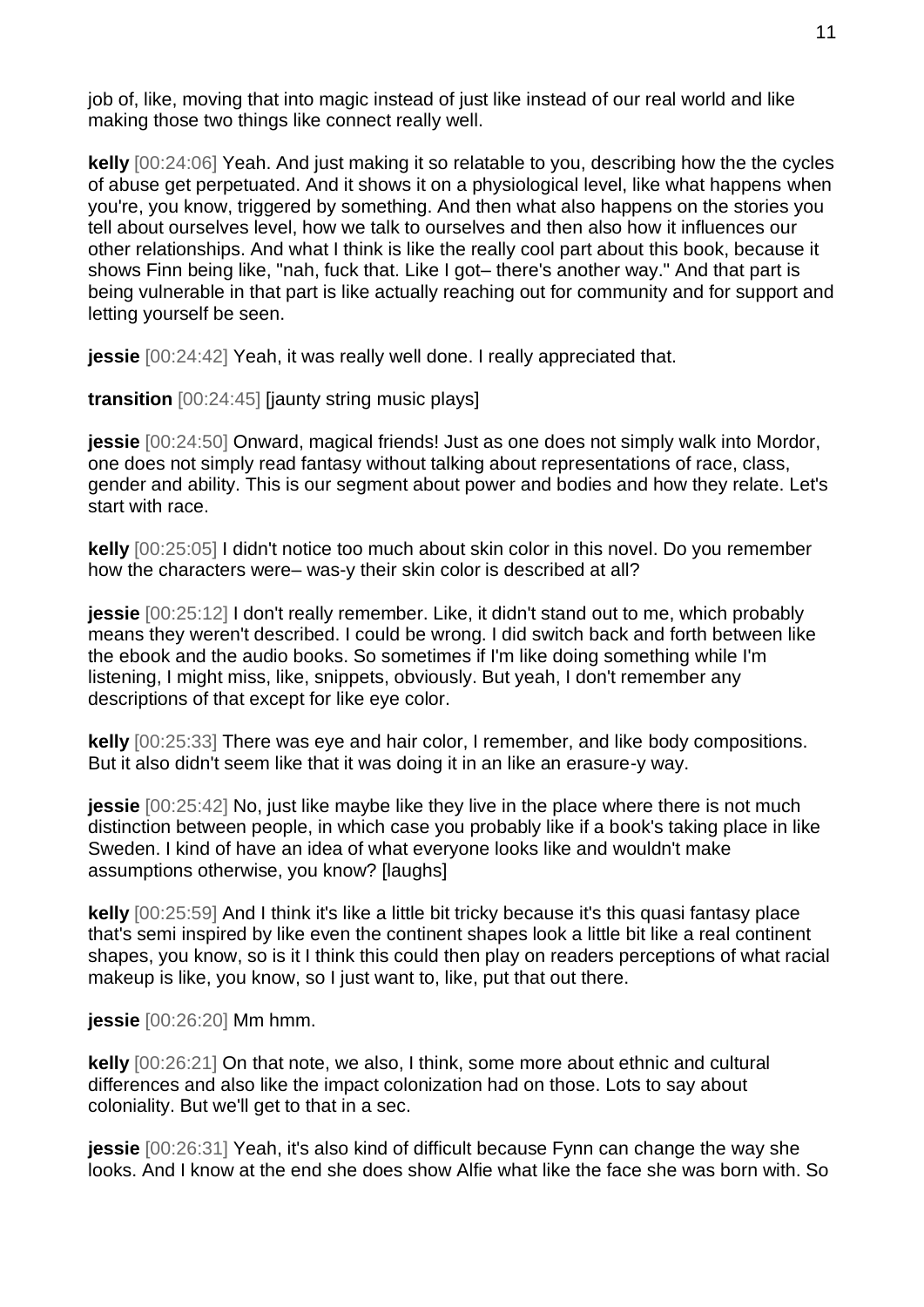that was like interesting, but like made it difficult for me to kind of picture what people looked like, I think.

**kelly** [00:26:47] Yeah.

**jessie** [00:26:47] Which is I mean, I just make up stuff in my head anyways. [both laugh] That's what reading is, right?

**kelly** [00:26:51] Yeah, totally!

**jessie** [00:26:53] For some reason it made me hard to picture, like what people look like. Like there were a lot of descriptions about like facial features and for some reason that I always have trouble with that, like visualizing those things.

**kelly** [00:27:02] Mm hmm. And it's interesting because there is a little bit of a trend now on author websites and book websites to have like cannon artwork of what the characters look like, so I'm curious if that's yeah, maybe that's like I'm used to that now or like, you know, used to not having to do the imagining myself. whoops! [laughs].

**transition** [00:27:19] [spellcasting sound]

**kelly** [00:27:25] Wanna talk about class?

**jessie** [00:27:26] Yes! So the whole city is set up and rings escort correspond to class, which I found kind of an interesting way to definitively show, like the markers of class throughout the city, like with the most inner circle being the, like, royalty. And then the farther you get out, which also presumably means the more people in, the farther you get out.

**kelly** [00:27:50] Yeah.

**jessie** [00:27:50] The like lower your social class and probably economic class as well.

**kelly** [00:27:55] Right. There's like more people and fewer resources the further you get out.

**jessie** [00:27:59] Mm hmm.

**kelly** [00:27:59] Which is just like so all sorts of bass fucking ackwards. And I like how Finn called Alfie on that.

**jessie** [00:28:06] Yeah. Finn is like teaching Alfie some lessons about what it can mean to be a ruler and how he can do better than those who came before him. I particularly liked her comment about treating the city like it's a piece of shit so that he can be more aware of what's wrong and make changes instead of treating it like it's a delicate item to be cherished. I thought that was a good way to look at being in power. You know, like don't treat things as if they're already good.You need to actually critically examine the things that are already wrong so that you can make it a better place. I just thought that was like a really good for good for the thoughts.

**kelly** [00:28:43] Definitely. It is like modeling that you need to be able to really look at what exists and see what is not like what you wish there or not you wish existed. you know, so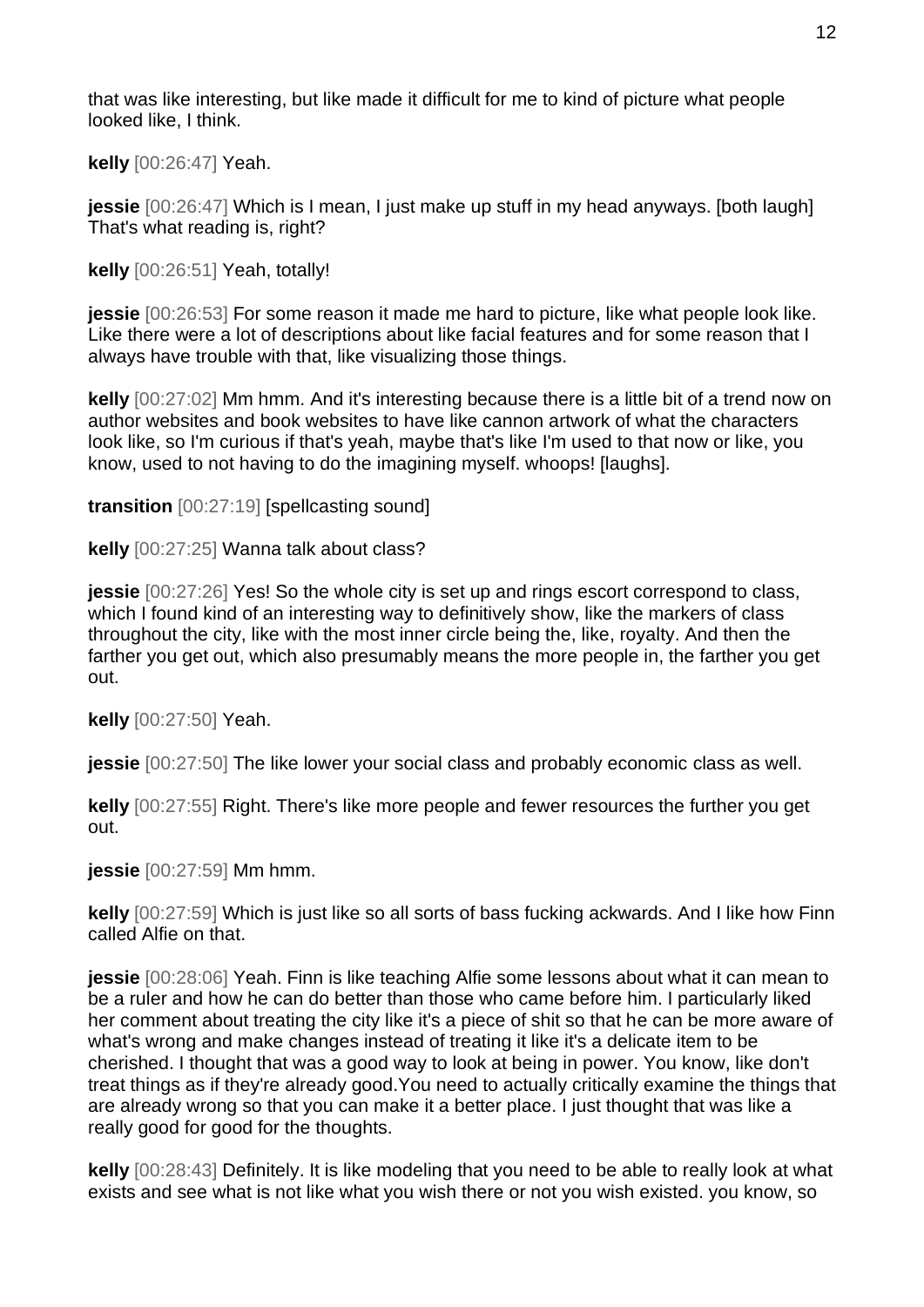like not the like whole mythology and history about Castellan "magia para todos" magic for everyone. And then we're seeing, like, Alfie's awakening, you know, in the doubts and just it's yeah, I really loved this book. There's so much to talk about!

**jessie** [00:29:10] Yeah. I think there's a James Baldwin quote about what it means to be American and looking at it like looking at America through the lens of like through a critical lens and like that's what it means to actually be Black in America. And I just like I really like that kind of came to mind. I was thinking about this. Like, Finn is like, no, you you can't just, like, follow along with, like what your leader in power is telling you. Like, you need to think about like who is this affecting? Like like you can't just be patriotic for the sake of being patriotic. That's not helpful to anyone.

**kelly** [00:29:42] Right! And you have to look around and actually see what's going on to the people around you. Yeah, I think it's also– we were talking about this a little bit in the ones out section, but the magical system is classed. Mm hmm. I think Finn is also jealous of Alfie's desk magic or whatever she calls it, like the spoken magic that you have to study. Yeah, I just think that it's important to like "recalcar" is the Spanish word. So what does that mean in English? Like highlight emphasize? That the magical system itself is classed. And I appreciated how this was made explicit in the conversations that Finn and Alfie were having.

**jessie** [00:30:17] Yeah, they had some really like candid conversations about like the differences in their life and how they've grown up and, you know, even their access to resources. And I thought that was really well done in that you kind of see how these two people, like, come together and become friends, but also at the same time recognize that they're coming from very different places in life.

**transition** [00:30:36] [spellcasting sound]

**kelly** [00:30:39] Gender!

**jessie** [00:30:40] I thought it was really sweet, so Alfie, there's a scene where Alfie is talking to Aurora, who was betrothed engaged to Alfie's brother. They're talking about making their possible marriage decision with Aurora. I guess technically would be like given to Alfie instead of his brother.

## **kelly** [00:30:59] Right.

**jessie** [00:31:00] Which is terrible that it might not be up to her, obviously, but I was good to see that. Like, Alfie was like, no matter– like this decision is yours. And whatever you want to do, I will help you get what you need out of, you know, out of your life. Basically, he's like, if you don't want to marry me, that's totally fine. But if you do, that's also fine because, like, you kind of like lost the person you thought you were going to marry. And I want to help you in any way you can. So I just thought that was really sweet of him to, like, recognize that. And no one had to, like, tell him that. Like, Finn didn't need to point out to him that this is not good.

**kelly** [00:31:31] Like you need to talk about this person's feelings.

**jessie** [00:31:34] Yeah. Yeah. Not and not just that, but that like, if she doesn't want to be married to him, he's like, I'll I'll figure out a way to, like, get you set up so you can do what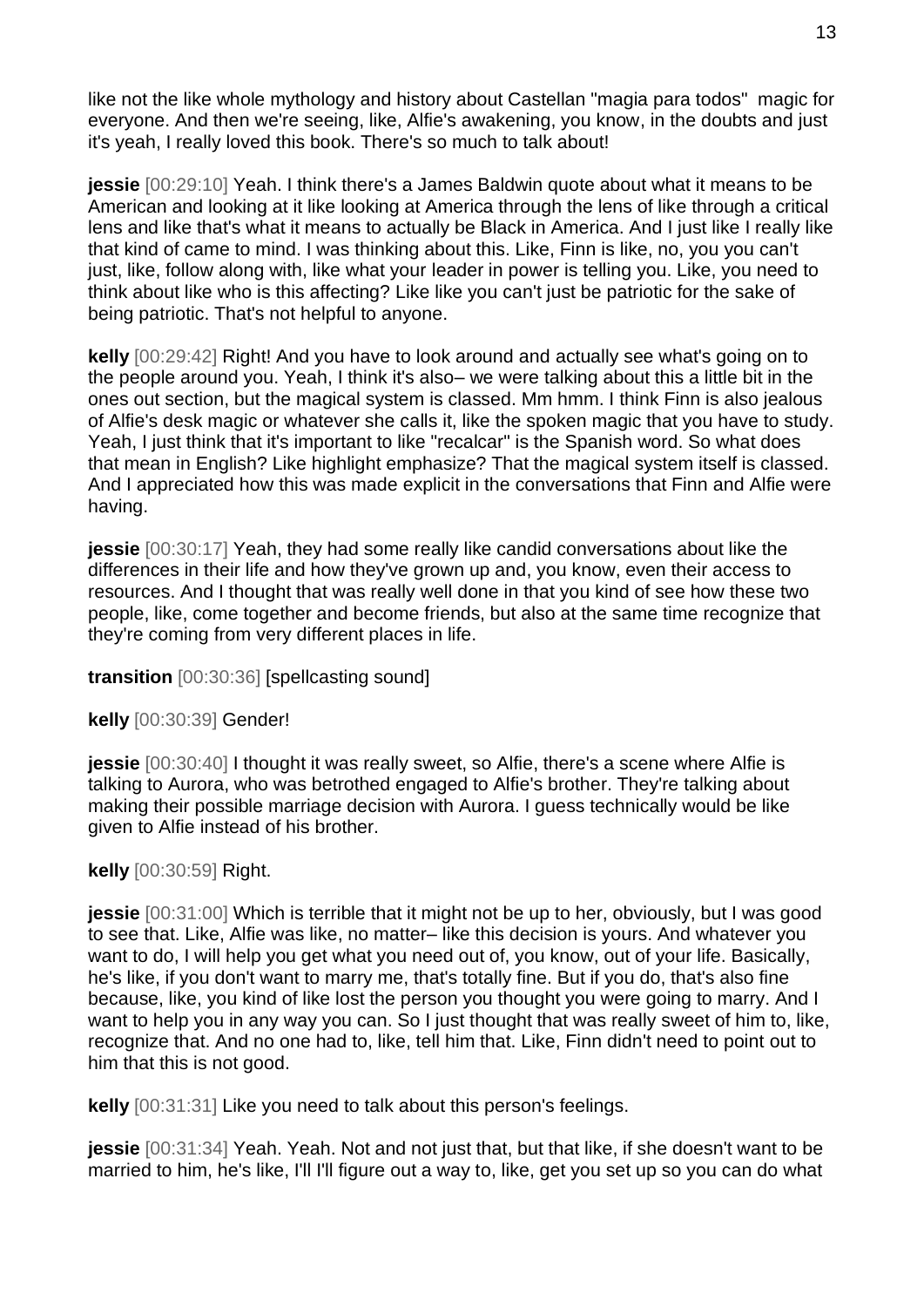you want to do. And I thought that was like really nice and sweet that he recognized that he has the privilege of being able to make that decision.

**kelly** [00:31:48] Yeah. What you're saying is making me think about how Alfie is like growth moments were more along his class privilege than they were about like any sort of different gender dynamics, which I thought was curious because it seemed like a quasi patriarchal society with king in charge to princes.

**jessie** [00:32:07] It's kind of hard to know when there's no girls around. [laughs]

**kelly** [00:32:10] Yeah, for sure. [laughs]

**jessie** [00:32:12] So, like, I don't know if Alfie had a sister who was older than him, you know, because that usually is not how it works like it is now in England, but it hasn't been in the past. So, yeah, it's kind of hard to know and that when that there's no option to even see if that's possible.

**kelly** [00:32:28] Yeah, yeah. The gender component was really was fascinating to me because it didn't really seem to fall into regular gender norms necessarily. But at the same time, like you said, we didn't get that many women characters. Paloma was one of the only other fleshed out ones. But like not even really. I'm not sure if it was like a conscious decision, but I thought a few different times when, like, Ignacio's slash Sombra's Magic or whatever was talking was talking about like needing men like to expand to more men. And it seemed to be the default for people. I just wanted to note this. And I mean, there were obviously there were like in scenes, there were women who were like their magic zombies or whatever. But I thought it was it's curious to note the that, yeah, they are we are talking about mostly men. A lot of the time we're talking about men.

**jessie** [00:33:13] Yeah. And I guess maybe that was part of like trying to make it seem like old timey, you know

**kelly** [00:33:19] Yeah.

**jessie** [00:33:19] As these fantasies do like of course "men" is used in place of "people." like we think of like our own constitution or whatever. Or that's what they actually meant. In this case that's not but [laughs] But yeah, we do see like zombie ladies as well. [laughs]

**kelly** [00:33:34] And yeah, Sylvia Wynter is one of the thinkers who– she's like a Caribbean philosopher and writer and she thinks a lot about how man like a specific version of Man white, cis, powerful, rich, whatever, able bodied, etc. then whatever comes to like stand in for what humanity actually is. And she calls it like "a specific genre of man." Anyway, just making me think about all sorts of things. I love talking about Sylvia Wynter. Any chance I get!

**transition** [00:34:05] [spellcasting sound]

**jessie** [00:34:08] Would you like to talk about coloniality?

**kelly** [00:34:11] Sure. I think there's a lot to unpack here and I'm not really sure how to go about it. There's a centuries long beef between Englassen and Castellan. And so it describes the process of colonization and enslavement in the text itself. And then also this, the uprisings. Yeah, uprisings "Levantamientos" and then like like a reconnection with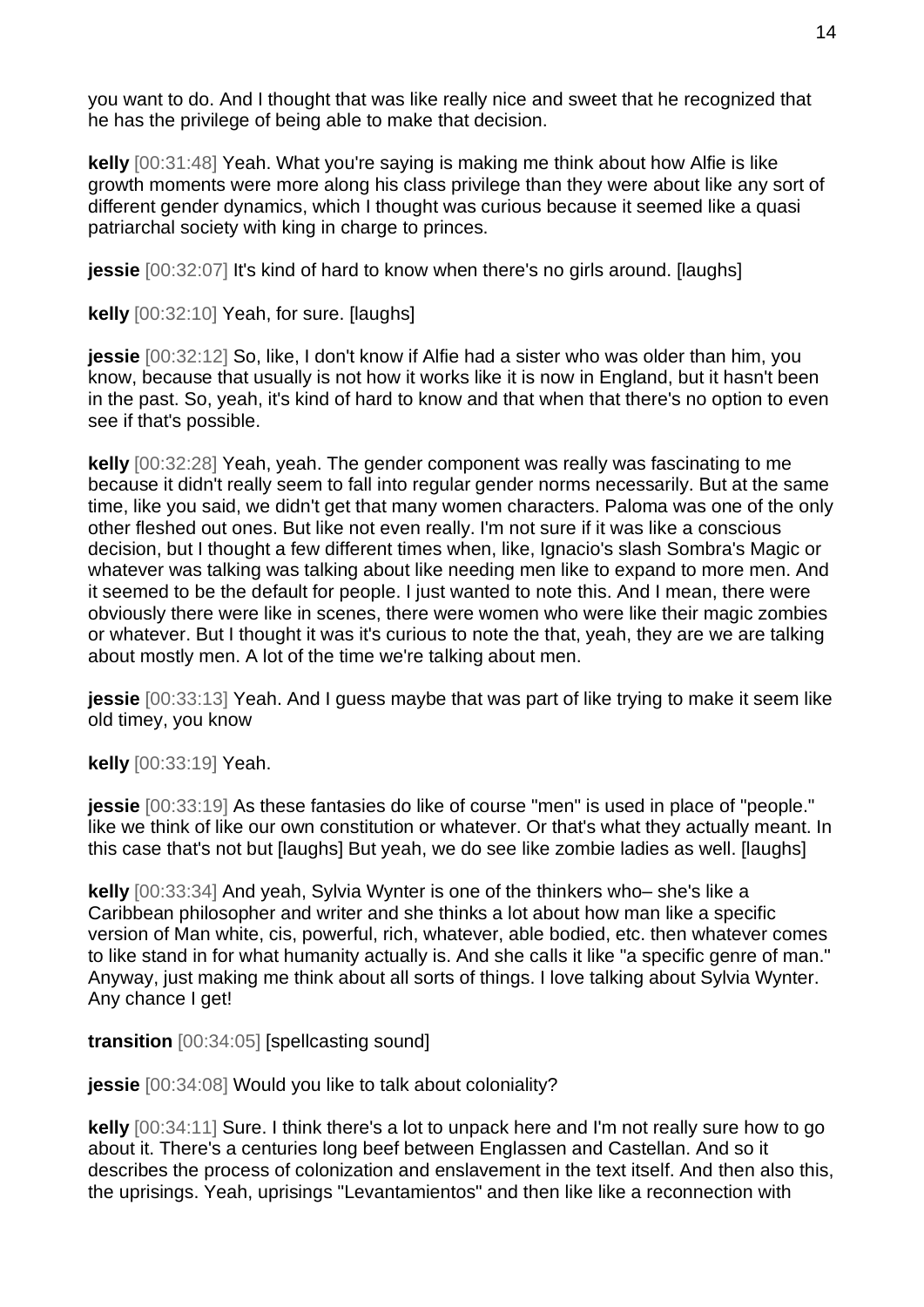one's own language and one's own culture. And then how afterwards, like, you get a cultural syncretism almost. Yeah. I don't know. What do you think?

**jessie** [00:34:41] Yeah, I think we see this a lot. Also, like I think Alfie mentions, like the loss of the language of the people of Kassian, like the language that they had or getting like bits and pieces of it. And a lot of their magic is in Spanish, but it doesn't always seem like they like– for me, like some some of the words I knew, some of them I didn't. But sometimes I'm like, oh, that's a Spanish word for this thing. And they didn't seem to always know that that was a Spanish word for that thing. So I don't know if they are treating it like that's their magical language or if they have, like, gotten pieces of their language back that they use in magic. That part was like a little confusing to me. But yeah, we do see like this mash up of probably kind of like what people think of as America, like where you bring all these cultures together and they like become a new thing, you know?

**kelly** [00:35:29] Mm hmm. And then we were watching, like, to the extent that this colonial history has actually been dealt with and that we see that it does not preclude the existence of like discrimination and prejudice and class differences within a previously colonized and now decolonial place.

**jessie** [00:35:47] Yeah, and we also see that like Englassen magic is seen as bad now, but they also, like, kept some of the things from like being Englassen culture, like I'm not sure if there were kings and queens before Englassen came, but they decide– like it looks seems like Alfie's family is like the the first family to be in charge after colonization. And now they're the king and queen, you know, like the first of their– the first of their name. [both laugh] So, yeah, it's kind it's hard to separate when, I don't know, like what it was supposed to like, what it had been before. But I do like to see, like, how the effects of colonialism, colonialism has affected the the culture, you know?

**kelly** [00:36:29] Mmhmm. Totally.

**transition** [00:36:30] [spellcasting sound]

**jessie** [00:36:33] Ability, body, mind, etc..

**kelly** [00:36:35] We have various different kinds of magical impairments, which I found interesting. We have Finn's blocked proprio so she can't change her own face. She's only able to change other people's features, which that was cool. I didn't know that she could do that.

**jessie** [00:36:48] All I could think of was like Arya, you know how she's like changing faces in Game of Thrones. [kelly laughs] Like that's all I could think of with Finn.

**kelly** [00:36:55] Yeah, a girl has no name,.

**jessie** [00:36:56] Actually. And can I just mention real fast. But like, I this probably goes in gender, but I'm just going to talk about it here really quickly, uh, like Finn's name, because it's like a I guess, gender neutral name. Kind of. I kept forgetting, like, who Finn was for some reason. So it's funny, like kind of to think about like the the gender we put onto names. And I was having that, like, disconnect in my mind sometimes with Finn, which, you know, check my own biases.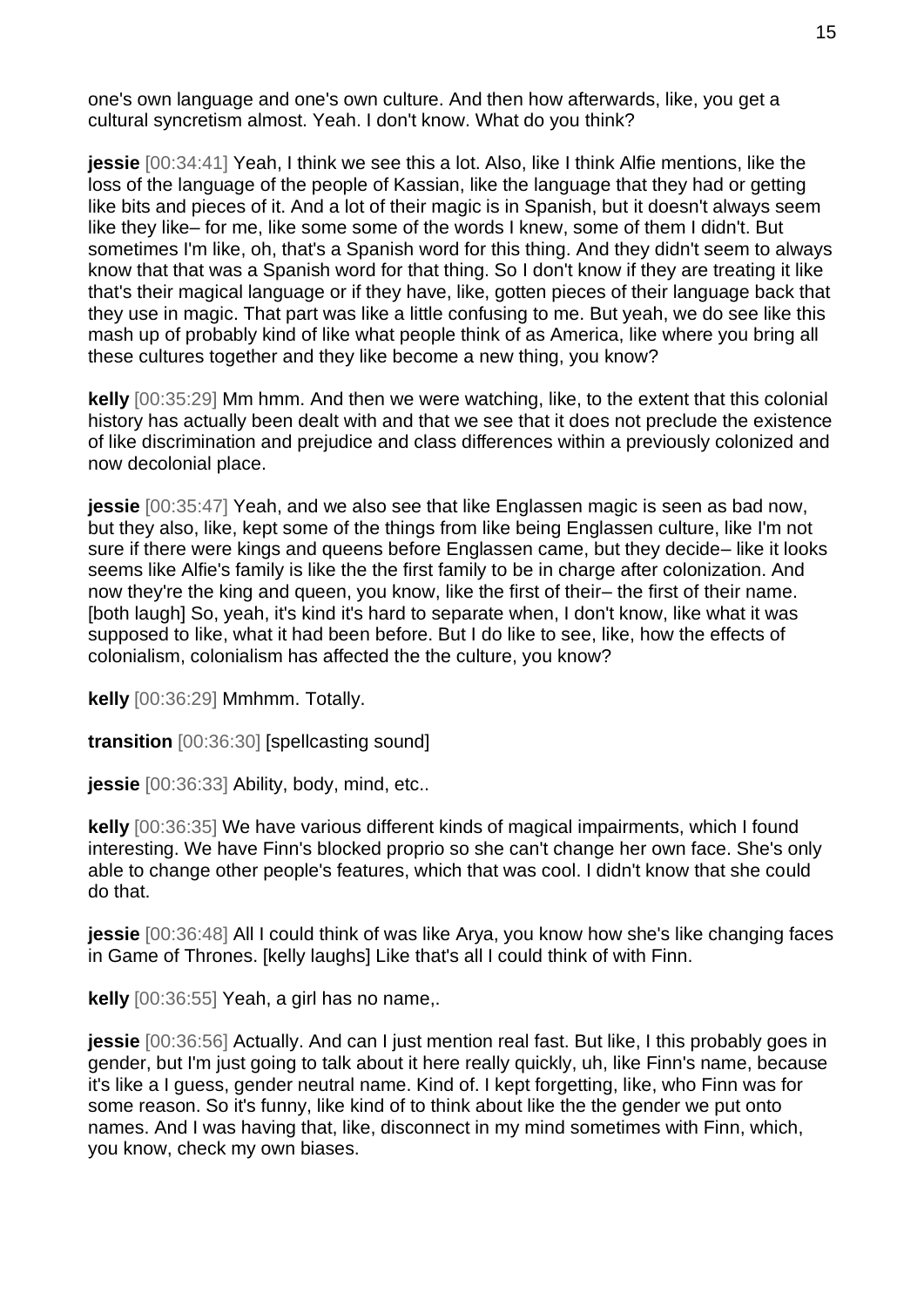**kelly** [00:37:24] Yeah! And it makes a lot of sense because she also changes her face all the time.

**jessie** [00:37:28] Mm hmm.

**kelly** [00:37:28] I think that, like the androgynous name is would totally be like a specific choice on the authors.

**jessie** [00:37:34] Yeah. I just wanted to throw that out there.

**kelly** [00:37:36] Yeah, that's good. That's great to note for sure. Another kind of magical impairment that we have is the toll that Sombra's magic takes on Alfie. Another thing we see is disablement on purpose, but instead it's in order to keep Xiomara and we can assume lots of other prisoners from accessing their magic. So she has been mutilated with her tongue cut out so she can't speak the desk magic and then also has tattoos on her arms to stop her power, which then made me confused about how she was able to use her power later. Did she, like, scrape the tattoos off of her arms or something?

**jessie** [00:38:04] Oh, yeah. I didn't think about that [laughs].

**kelly** [00:38:07] Anyway. Well, I mean, it doesn't really matter, but.

**jessie** [00:38:09] Maybe she doesn't need to speak to do her magic, which is like also good. Like there are people who cannot speak and that doesn't mean that they don't they can't do or powerful things, you know?

**kelly** [00:38:20] Right. Yeah.

**jessie** [00:38:20] So yeah, I appreciate that.

**kelly** [00:38:23] But it seemed like the tattoos were for that for like a power dampening reason. And I'm glad that she could use her power at the end because that was clutch.

**jessie** [00:38:31] Yeah. Very important. [laughs] Doesn't work without her.

**kelly** [00:38:36] And I guess on this we could call other end of ability disability spectrum like Lucca has super strength and is now invincible. Questionmark.

**jessie** [00:38:45] I don't know if he's invincible, I think that was something about like the deal that Alfie made with the magic to that, like Luca wasn't allowed to be hurt. And so when Finn used the magic to hurt Luce like it didn't work. Or like it did hurt him and so that broke the magical contract or whatever,.

**kelly** [00:39:08] And then thus...

**jessie** [00:39:10] Healed him? I don't know. [laughs].

**kelly** [00:39:12] And then but then made it so that they could, like, put the magic in the place where it needed to go?

**jessie** [00:39:17] Mm hmm. Mm hmm.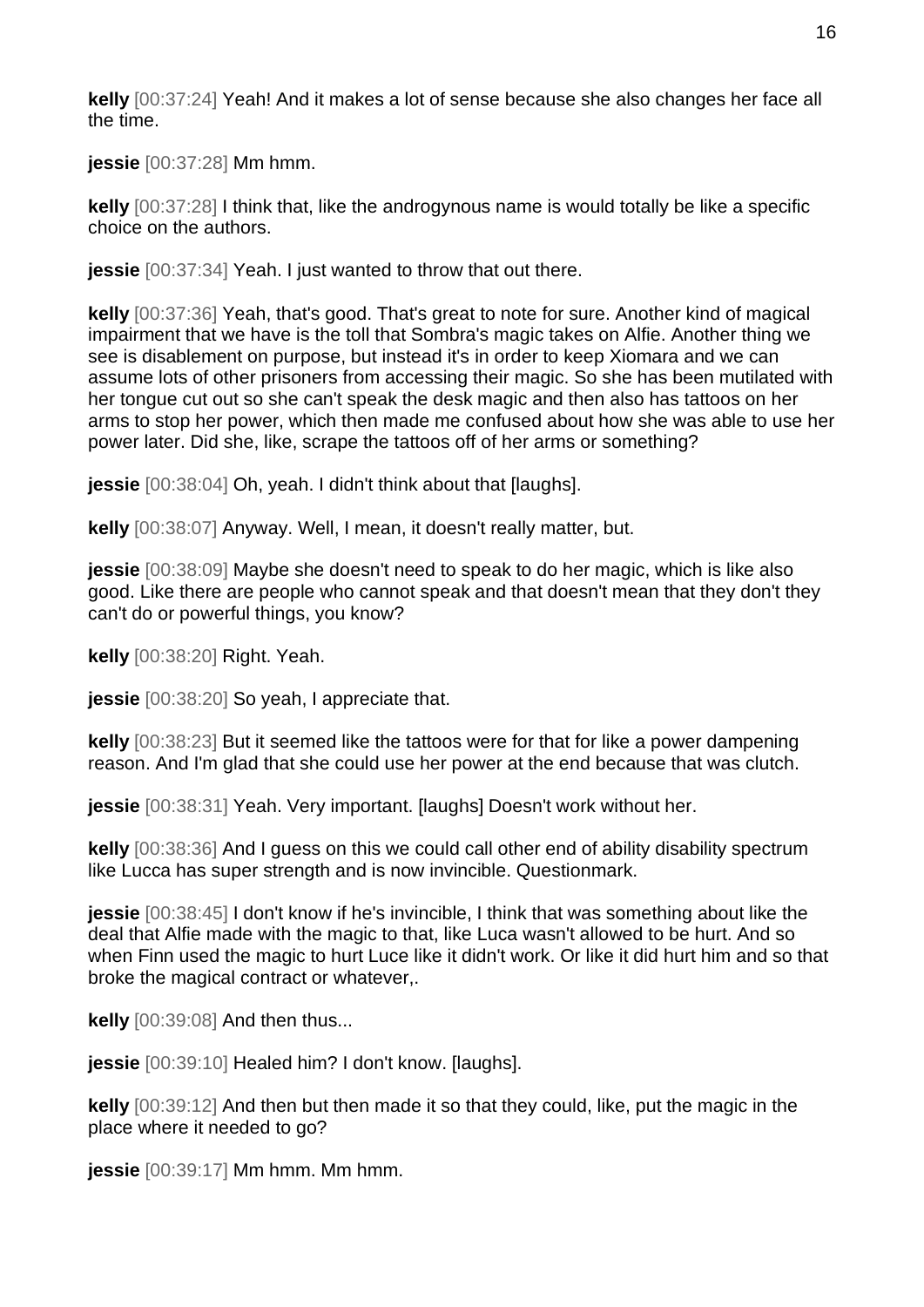**kelly** [00:39:17] I'm just a little confused. [laughs].

**jessie** [00:39:20] It's funny. I liked this book so much, but now that I'm talking about, I'm like, "wow, I was confused about a lot of things." [both laugh] The author's probably like, "suspend your disbelief. You guys. Like it's not that hard.".

**kelly** [00:39:31] Read book 2. Stop being so impatient.

**jessie** [00:39:34] I know. I mean, it's literally out in like a month, so I might get that.

**kelly** [00:39:38] Yep Yep.

**jessie** [00:39:40] But I also really liked Luca. He was a sweet character, if not, like, annoying sometimes.

**kelly** [00:39:45] Yeah. He seemed like a comic relief Cassian type figure.

**jessie** [00:39:48] Yeah. Yeah.

**transition** [00:39:49] [jaunty string music plays]

**kelly** [00:39:55] Finally, it's time for Shipwrecked, a segment about asexuality, sexuality, a sex, romance and relationships, and sometimes we take liberties and do some shipping of our own.

**jessie** [00:40:05] So our main ship is Finn and Alfie, and I love them and I'm here for it and I just want them to be together. I also really like that they seem to have, like neither of them taking on like a gendered role in the relationship.

**kelly** [00:40:22] MM! That's so sexy. Love it.

**jessie** [00:40:24] I just really liked it.

**kelly** [00:40:27] Gender is dead mother fuckers!! [laughs] Yeah. Like their conversations, their heartfelt conversations, the pining. I was like, "yes, hold hands! Yes. Talk about your feelings! Yes. Stare longingly at each other!" like [laughs] love this. I love YA for this reason, you know? "Yes. Use his first name and not his title!" Oh my God. I was like give it to me!!!! Totally is like all about it. [laughs] Oh my gosh. It's just so sweet. And then, like the the sentimental shit, like the part of the end where Finn talks about choosing her own last name and then how that's the word Alfie uses to do his, like, magical travels. And Alfie's like, "oh, my gosh, it was fate!" So cute.

**jessie** [00:41:13] and Finn is like, peace out, bitch. I'm like,.

**kelly** [00:41:16] I'm gonna go fulfill my own dreams byeeee.

**jessie** [00:41:19] And he was just like, OK with it. And I was like, wow, this is so sweet.

**kelly** [00:41:23] And such a good model for young people to have. Like, Yes,.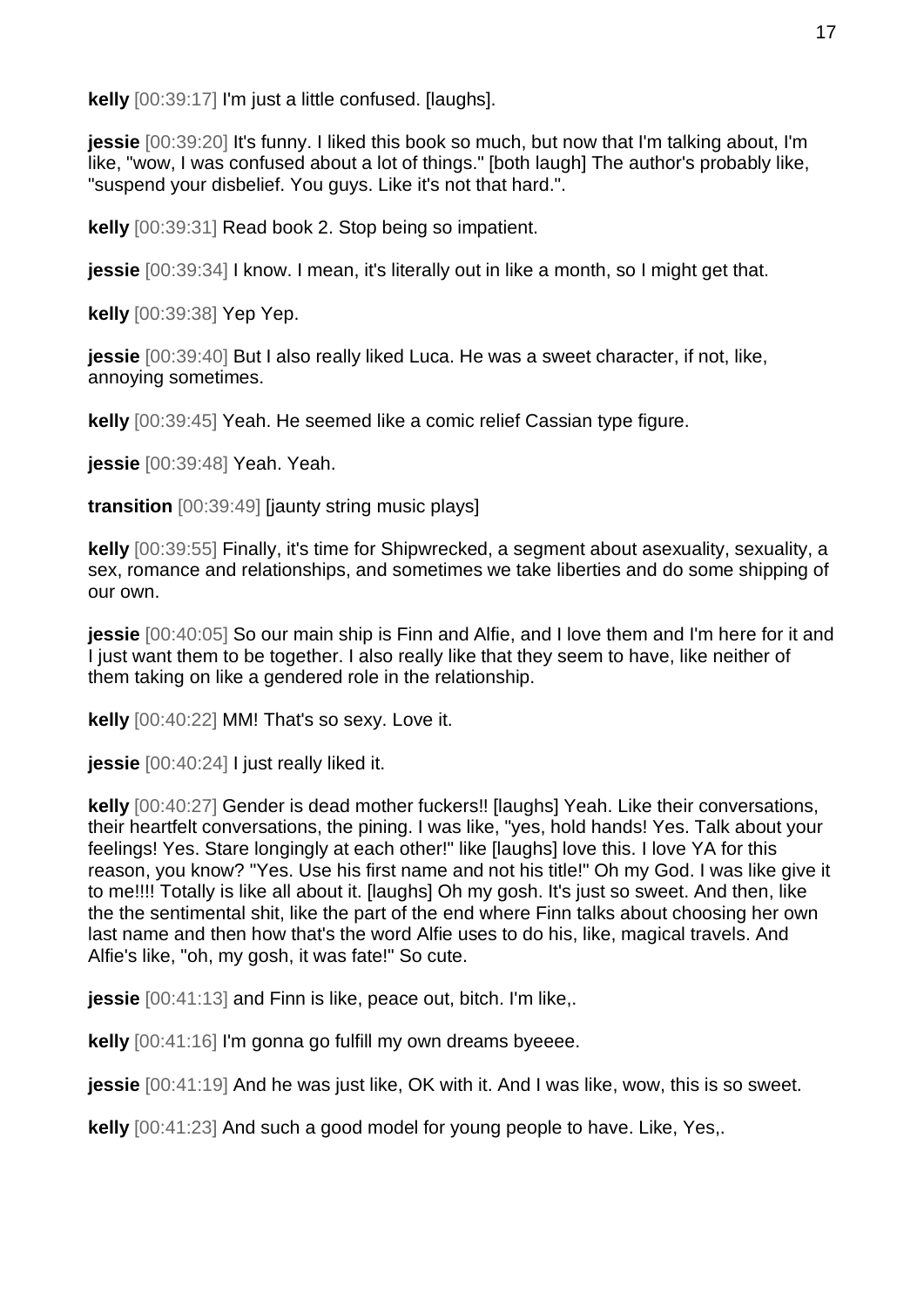**jessie** [00:41:27] I Know. I know. Long distance will be hard in the situation, although I guess like Alfie can like magic some papers so they can like text each other or whatever [both laugh].

**kelly** [00:41:35] Magical texting. That's what it is.

**jessie** [00:41:37] Yeah. It's just basically– it's texting but without cell phones.

**kelly** [00:41:42] I'm glad that we put that together.

**jessie** [00:41:43] And then there's the moment when Finn realizes the the relief of sharing a burden and sharing her memories with another person. And I just felt like that was her like falling in love with Alfie because she felt comfortable telling him. And I was just like, this is just so adorable and I love it.

**kelly** [00:41:59] It's just like– you're like, heart's so full. Oh, my God.

**jessie** [00:42:03] I guess we should also mention it's like not in the show notes, but like Luca is obviously queer, he was dating some dude and like Alfie, like came to his rescue to, like, be mean to the guy that broke up with Luca. [kelly laughs] And I really do. I really like Alfie and Luca's friendship, like they have had their hard times, but like are trying to work through it or whatever. So it was really sweet.

**kelly** [00:42:26] Yeah. Agreed. So much. Love it. And then also Luca and Finn start getting along which is. I loved that part too.

**jessie** [00:42:33] Yeah. What does she keep calling him? Oh bath boy. She keeps calling him bathtub boy.

**kelly** [00:42:37] Because they found him drunk in the bathtub or something?

**jessie** [00:42:40] Yeah. Yeah. He was like when she was like in that hidden panel in the wall he was like in the bathtub and she was like pretending to be his like servant or whatever.

**kelly** [00:42:47] that's right. That's right.

**jessie** [00:42:49] Getting to the next panel or whatever.

**kelly** [00:42:50] [kelly laughs] That was funny.

**jessie** [00:42:53] And I think she also feels like a little bad that she didn't do anything to stop the poisoning because, like, it kind of makes it a little bit her fault, like what's going on, because she could have just like, stopped the poisoning and then Alfie wouldn't have had to, like, take in the bad magic.

**kelly** [00:43:07] Yeah, sorry. My dogs are barking. Oh, my God.

**jessie** [00:43:13] Why am I not a dog person again? [laughs].

**transition** [00:43:15] [jaunty string music plays]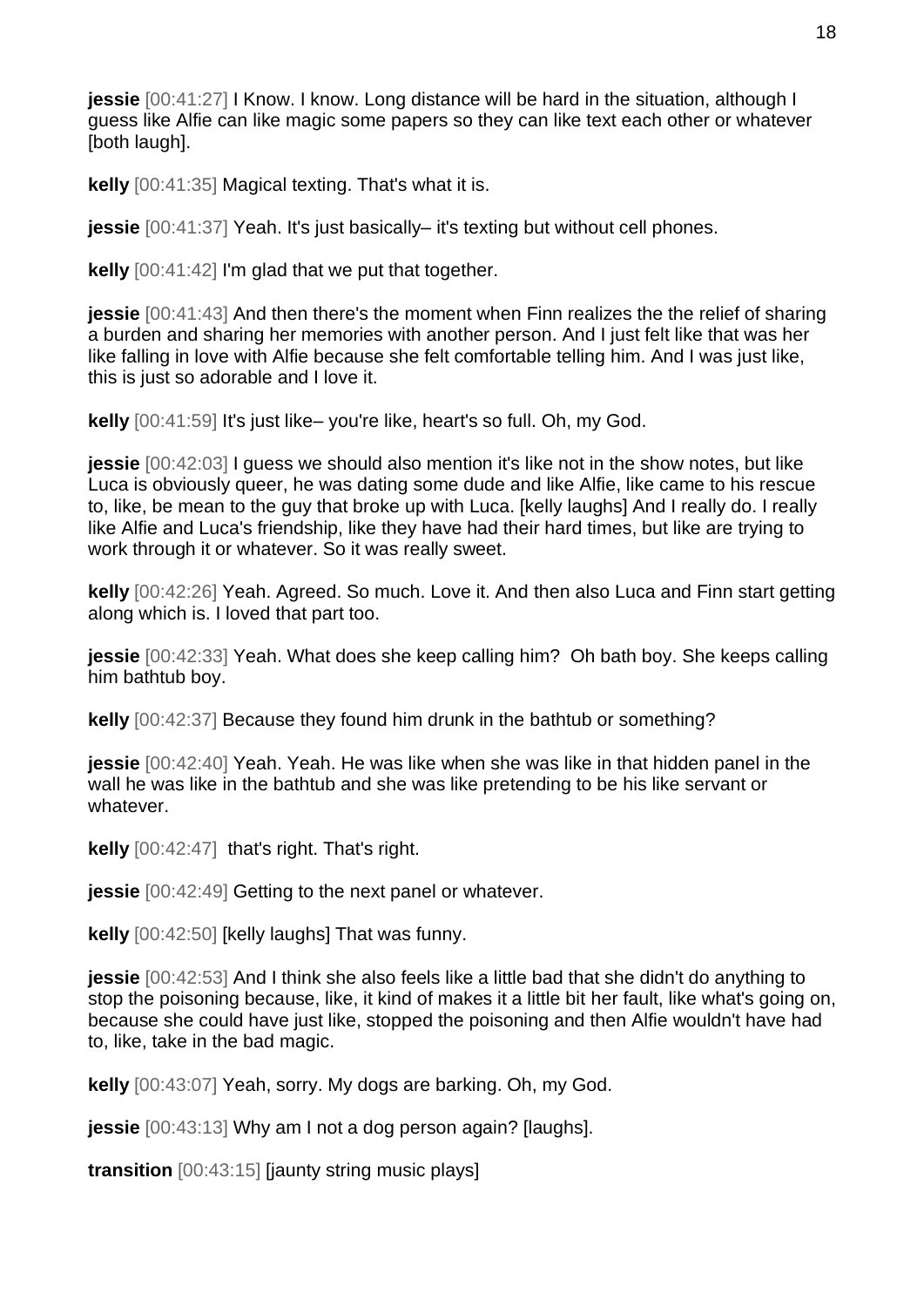**jessie** [00:43:23] Now we're going to talk about writing style narration, characterization and plot structure and basically whatever else comes to mind in a segment called Kill Your Darlings, I really liked when Alfie described the ebb and flow of morning being like the seasons coming and going. I think it's just a very good description of what it's like to lose someone. And, you know, you have good days where you don't think about it and you have bad days where you can't think about anything else. And like everything in between, I just thought it was really well, like a very good description, a very apt description of what it's like to lose someone. And I really appreciated that.

**kelly** [00:44:00] Yeah. And I think this also extrapolates I'm really glad that you brought this up, because I think it also applies to, you know, different kinds of grief like climate change and, you know, all sorts of systemic injustices and generational trauma and stuff like that. So totally 100 percent.

**transition** [00:44:18] [spellcasting sound]

**kelly** [00:44:21] I thought there are really good action scenes in this book. It was more violent. We talked about this a little bit earlier. But I think it's important to bring up in the section about style because it reminded me more of like Six of Crows or Dread Nation. Whereas a lot of battle scenes, lots of killing, and I was taken a few aback a few times, especially like in the pub scene where there's just like skating in a rink of blood and there's like blood dripping from the ceiling and people turn into ash and lots of gore,.

**jessie** [00:44:50] Which is funny because, again, I didn't even think about it because of the things that I watch. But this is definitely meant for an older YA audience, definitely not for younger people. I mean, obviously, younger people should read whatever they want. And if they are comfortable reading this, then go ahead. But also, yeah, it was pretty gory and I didn't expect that from this book. But I mean, it was really well done. And you can kind of like it was very visceral, like.

**kelly** [00:45:19] Yes.

**jessie** [00:45:20] Very descriptive descriptions of what it was like to be like covered in blood and all the stuff. I mean, it was really well done. I liked it.

**kelly** [00:45:31] So good. I love the writing style. Love, love, love the writing style, similes, lots of similes.

**jessie** [00:45:37] I didn't notice them, which means they were well done. [laughs]

**kelly** [00:45:39] Everywhere. They were everywhere. I thought that I very much enjoyed her writing style. And this is a small thing to note, but this is the first YA book with chapter titles that I've read in a long time.

**jessie** [00:45:49] I didn't even notice them.

**kelly** [00:45:51] Yeah. [laughs]

**jessie** [00:45:53] I kind of skip over that kind of thing because I'm like because sometimes I feel like it's a little spoiler-y.

**kelly** [00:45:59] Yes, it can. Yeah.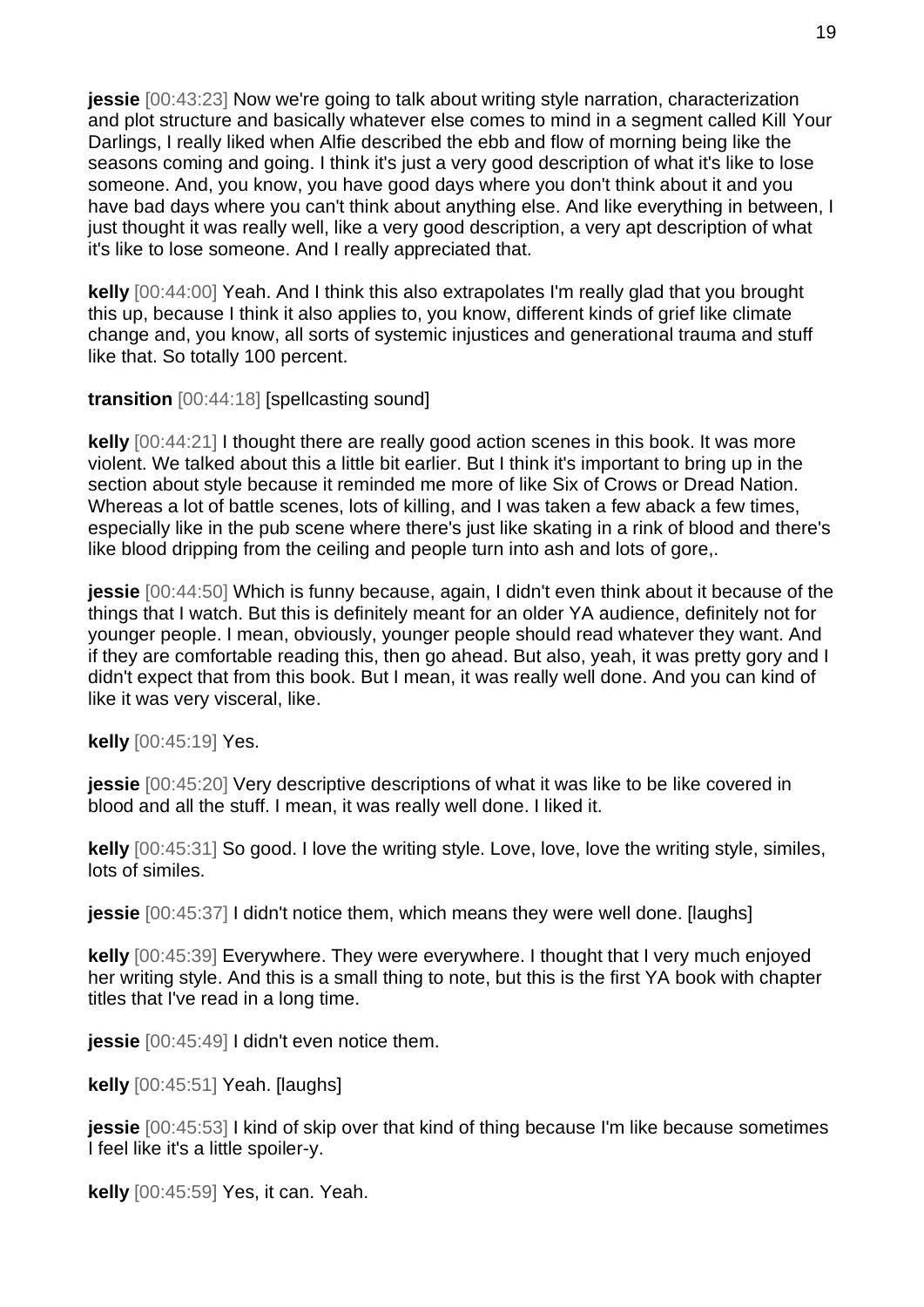**jessie** [00:46:01] So I didn't I don't remember them. You want me to read you some of them?

**jessie** [00:46:04] Yes, please.

**kelly** [00:46:05] OK, one second. Let me grab the book. [laughs] She's back to the microphone.

**jessie**  $[00:46:12]$  You're going to have a long, silent moment to take out.

**kelly** [00:46:17] Oh, it doesn't have them like there's no table of contents.

**jessie** [00:46:21] Oh, I'd go get mine, but it's so far away.

**kelly** [00:46:24] There at the top there at the on the top right page, the the Blue Room, the dinner party, the pig, the chest cambio. The Fox and the Dragon. The prince of strutting.

**jessie** [00:46:40] Oh, now that you say it, I do remember that from the audio book,.

**kelly** [00:46:42] A Prince and a Thief Walk into a prison. [both laugh]The fireworks. Words carved in wood. In the hands of a god. The ultimatum. The thief, the prince, and the end, it just made me think about how in most of the books that we've read for the podcast, we either have numbers or just names for whoever's POV the chapter is going to be in.

**jessie** [00:47:04] Mm hmm. Yeah, it's a different way to do it, I guess.

**transition** [00:47:08] [spellcasting sound]

**jessie** [00:47:11] Because we just read Wicked Fox [by Kat Cho] jumping into another third person POV wasn't as much of a struggle for me. so I just wanted to point that out because I complained about third person POV the last time.

**kelly** [00:47:21] And you have done in previous episodes beside the Wicked Fox episode.

**jessie** [00:47:25] Yes, I have quite often. But I think if I read them like back to back then, I kind of am like, oh yes, this is fine. [chuckles] I don't mind it.

**kelly** [00:47:34] Yeah. And it is interesting to note that like this genre convention then of like points of view are changing within the chapters themselves after just like a little blank space, like a return.

**jessie** [00:47:44] jump cut.

**kelly** [00:47:46] Jump cut.

**jessie** [00:47:47] Yeah, that's what it's called. Jump cut.

**kelly** [00:47:49] A jump cut. There you go. Publishing terms. Jessie knows.

**jessie**  $[00:47:52]$  Actually that's from creative writing class.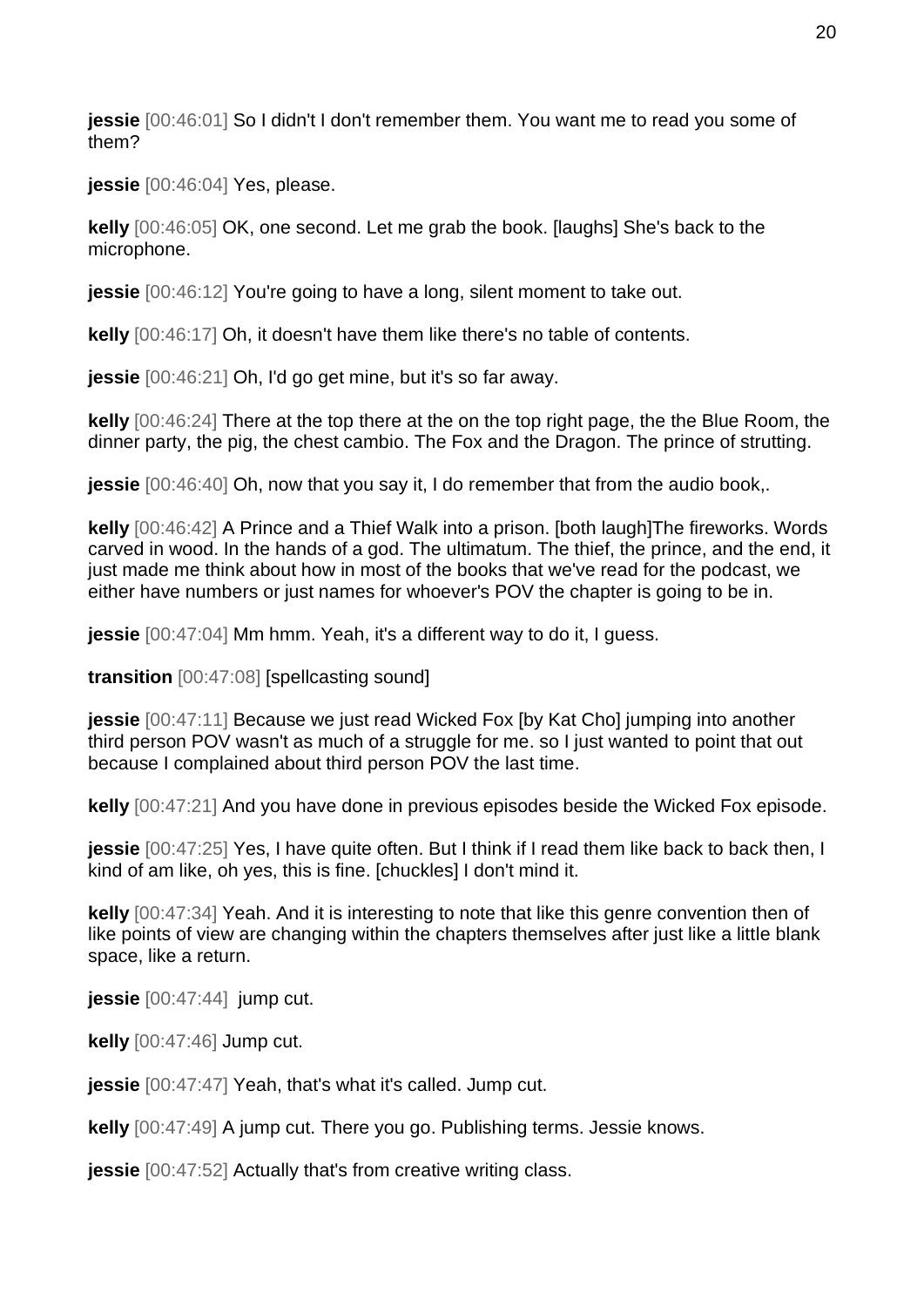**kelly** [00:47:54] Well, creative writing. Jessie also knows that.

**jessie** [00:47:59] Yeah. Which I don't mind and is actually kind of cool when you do have, like, the multiple POVs to see it change, like within a chapter. Yeah, I just this was another third person POV. We don't get a ton of them and if I read them back to back, it's OK. I think I've actually I've started Wayward Wtich [by Zoraida Córdova] I'm about halfway through and that's first person again. So I'm like,.

**kelly** [00:48:18] That is your element.

**jessie** [00:48:20] Yeah. And it's just much easier to jump back into for some reason. I don't know why. I guess it's just my preference which is fine.

**kelly** [00:48:26] Maybe it's a suspension of disbelief part of it. I don't know.

**jessie** [00:48:30] To the third person?

**kelly** [00:48:31] No the the first person gets you in and so you're able to suspend? I don't know. I'm just–

**jessie** [00:48:36] Yeah. And you kind of get into the character's head a little more. So I feel like some of the things that were confusing to me and like this book are a little harder to create confusion for in first person. Like, I feel like it would be easier to like do you like kind of an info dump of explaining the magical system in first person. Whereas it's a little more difficult to do that in third person because it's from the narrator instead of like a person thinking it. So,.

**kelly** [00:48:58] Yeah, very true. Or you have to like, link it in there somehow.

**jessie** [00:49:03] Mm hmm. And I think that can be difficult to do.

**transition** [00:49:06] [jaunty string music plays]

**kelly** [00:49:11] Recommend, if you like.

**jessie** [00:49:14] I would say An Ember in the Ashes for fast paced and enemies to loversesque, I wouldn't say that Finn and Alfie are like super enemies, but like they're kind of enemies.

**kelly** [00:49:25] Also, I would say it reminds me of Daevabad, the Daevabad books by SA Chakraborty.

**jessie** [00:49:31] Mm hmm. It's very gruesome, this book. So maybe if you like this book, you'll also like The Punisher, the Marvel TV show, which is one of my favorites, but it's very violent. So some people don't really like it, I guess any of those. Actually, there are some bad ones, but maybe also Daredevil is kind of similar to that. Like really good action scenes in Daredevil. And Probably Jessica Jones, but I think The Punisher and that and Daredevil have like the best action scenes, best fight scenes. So watch those on Netflix.

**transition** [00:50:03] [jaunty string music plays]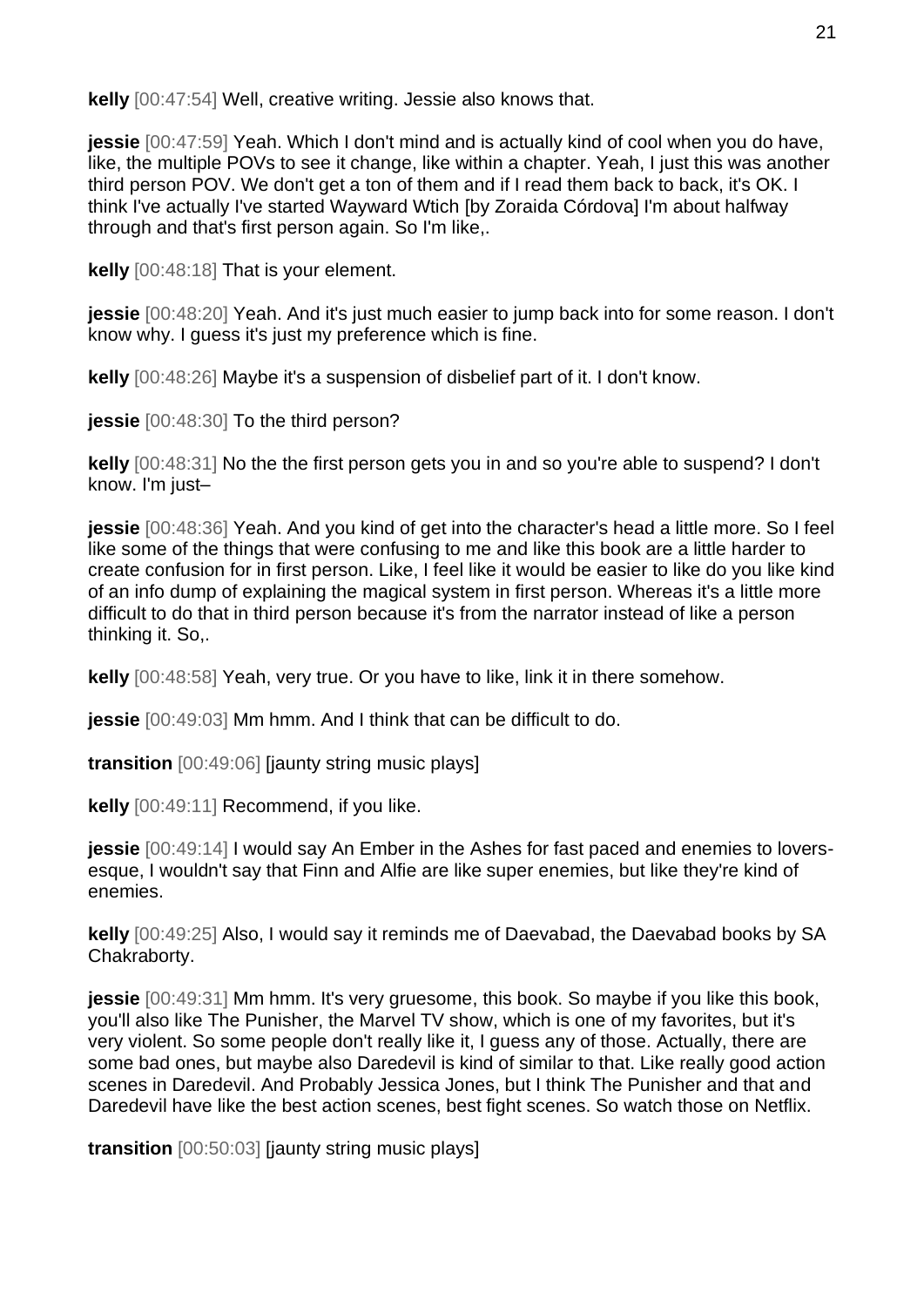**jessie** [00:50:08] Before we end, it's time for real talk. Did reading this book make your perspective change in any way, or did it make you interrogate a concept system or trend that you hadn't before? I like Alphie realizing Finn is right, that we– we're still ourselves, even at our worst. That our actions when we're angry, can still say something about who we are as people. And sometimes even more about who we are as people. I don't know. I just really appreciated that because I think sometimes people try and take it out like, "oh, I was angry. So, like, that's not who I really am." But I do think, like, those actions speak to who we are fundamentally. So I just really appreciated that.

**kelly** [00:50:49] Totally. We have to integrate all of our emotions.

**jessie** [00:50:51] Mm hmm.

**kelly** [00:50:52] Something that this book made me think about was freedom as a relationship and like a state of being and a practice rather than a place or any other kind of identity. So I liked that little tidbit and that made me, you know, consider like what are the practices that make us free all the time, you know, so we're not just thinking about voting every four years.

**jessie** [00:51:15] Mm hmm.

**kelly** [00:51:16] Womp. No. You know, it's like how are we actually in community with each other? And I've been reading some shit. shout out to my brother for getting me this language of emotions booked for Christmas last year. [laughs] So this book talks about fear and anger, working as a team and so anger about like being able to set boundaries and then fear as like if it's free flowing and not repressed and everything, that it's one of those things that connects us to like intuition and protective action, like in a moment, like when you're super adrenalized or whatever. And this reminded me of the OODA loop. Which is like something that some Air Force, whatever person made up, but I listen to this cool episode on How to survive the End of the World podcast with these people behind the initiative called Queer Nature. And they talk about what the U2 loop is and its stands for Observe, Orient, Decide and act. And I think there are just so many moments of pause, you know, where we see them reevaluating about what to do with their plan. And we see Fynn maybe being caught up and not being able to access, you know, the parts of her that let her orient herself or be able to decide and then take action. So, I don't know. This is this just coming up for me? I'll include some resources in the show, notes about this stuff if people are curious.

**jessie** [00:52:30] Sounds cool.

**transition** [00:52:31] [jaunty string music plays]

**kelly** [00:52:36] Thanks for listening to The Library Coven! We'll be back in two weeks for a discussion of Wayward Witch by Zoraida Cordova, the third and last book in the Brooklyn Brujas series, maybe last. We don't know. As always, we'd love to be in conversation with you magical folks. Let us know what you think of the episode. Anything we missed or just say hi by dropping a line in the comments or by reaching out to us on Twitter or Instagram @thelibrarycoven. You can post or tweet about the show using the #CriticallyReading and #TheLibraryCoven. And you can contact us via email at thelibrarycoven at Gmail dot com.